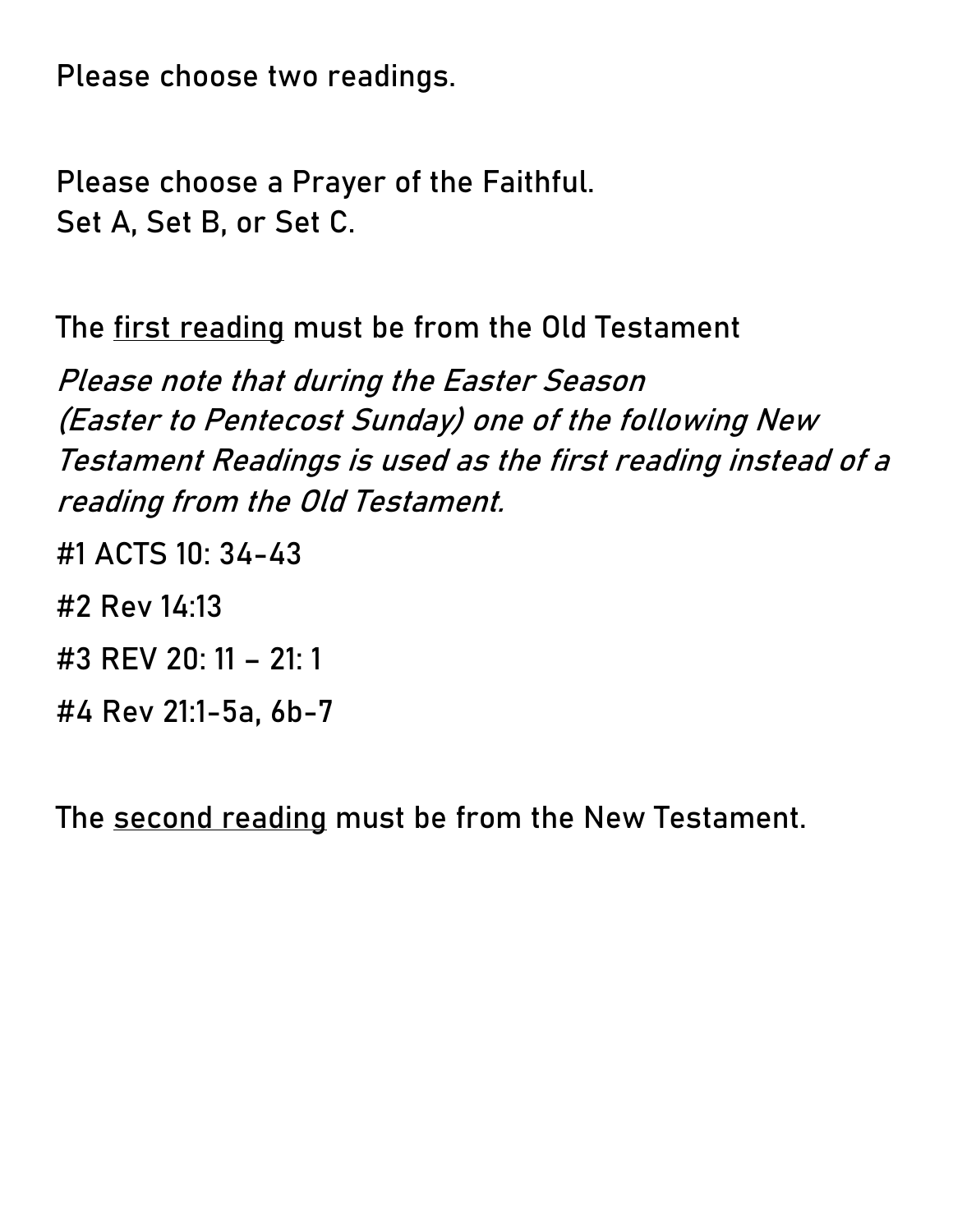# OLD TEST. # 1

2 MAC 12: 43-46

**After the Opening Prayer, Father will invite all to, "Please be seated for our First Reading." Step out of your pew and approach the altar. Step to the main level of the sanctuary (altar area) and BOW in reverence to the Blessed Sacrament in the Tabernacle; Turn to YOUR RIGHT and read from the main pulpit:**

A Reading from the second Book of Maccabees

#### *(Pause 3 seconds)*

Judas, the ruler of Israel, then took up a collection among all his soldiers, amounting to two thousand silver drachmas, which he sent to Jerusalem to provide for an expiatory sacrifice. In doing this he acted in a very excellent and noble way, inasmuch as he had the resurrection of the dead in view; for if he were not expecting the fallen to rise again, it would have been useless and foolish to pray for them in death.

But if he did this with a view to the splendid reward that awaits those who had gone to rest in godliness, it was a holy and pious thought.

Thus he made atonement for the dead that they might be freed from this sin.

*(Pause 3 seconds)* The Word of the Lord.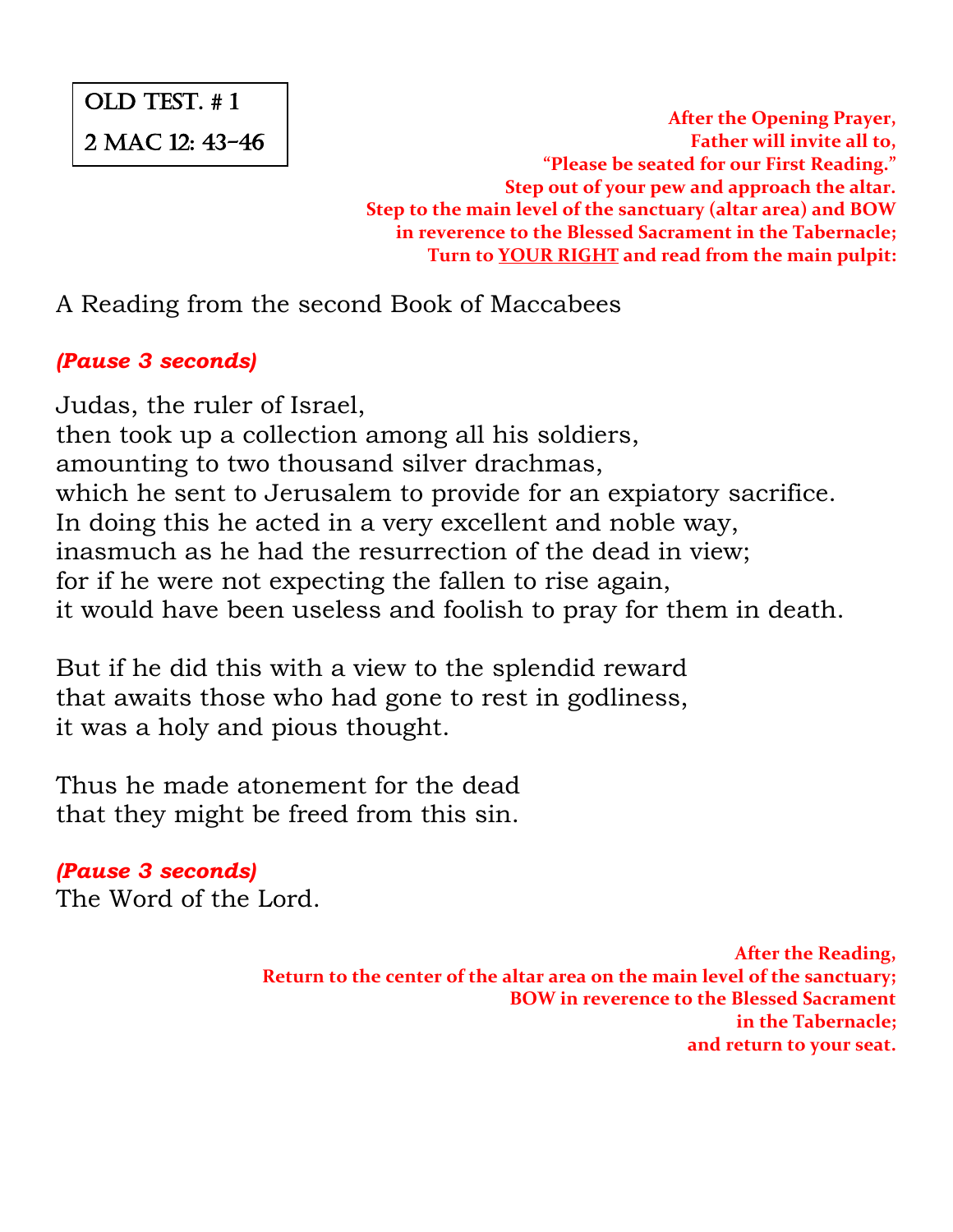# OLD TEST. # 2 JOB 19: 1, 23-27

**After the Opening Prayer, Father will invite all to, "Please be seated for our First Reading." Step out of your pew and approach the altar. Step to the main level of the sanctuary (altar area) and BOW in reverence to the Blessed Sacrament in the Tabernacle; Turn to YOUR RIGHT and read from the main pulpit:**

A Reading from the Book of Job

#### *(Pause 3 seconds)*

Job answered Bildad the Shuhite and said: Oh, would that my words were written down! Would that they were inscribed in a record: That with an iron chisel and with lead they were cut in the rock forever!

But as for me, I know that my Vindicator lives, and that He will at last stand forth upon the dust; Whom I myself shall see: my own eyes, not another's, shall behold him; And from my flesh I shall see God; my inmost being is consumed with longing.

#### *(Pause 3 seconds)*

The Word of the Lord.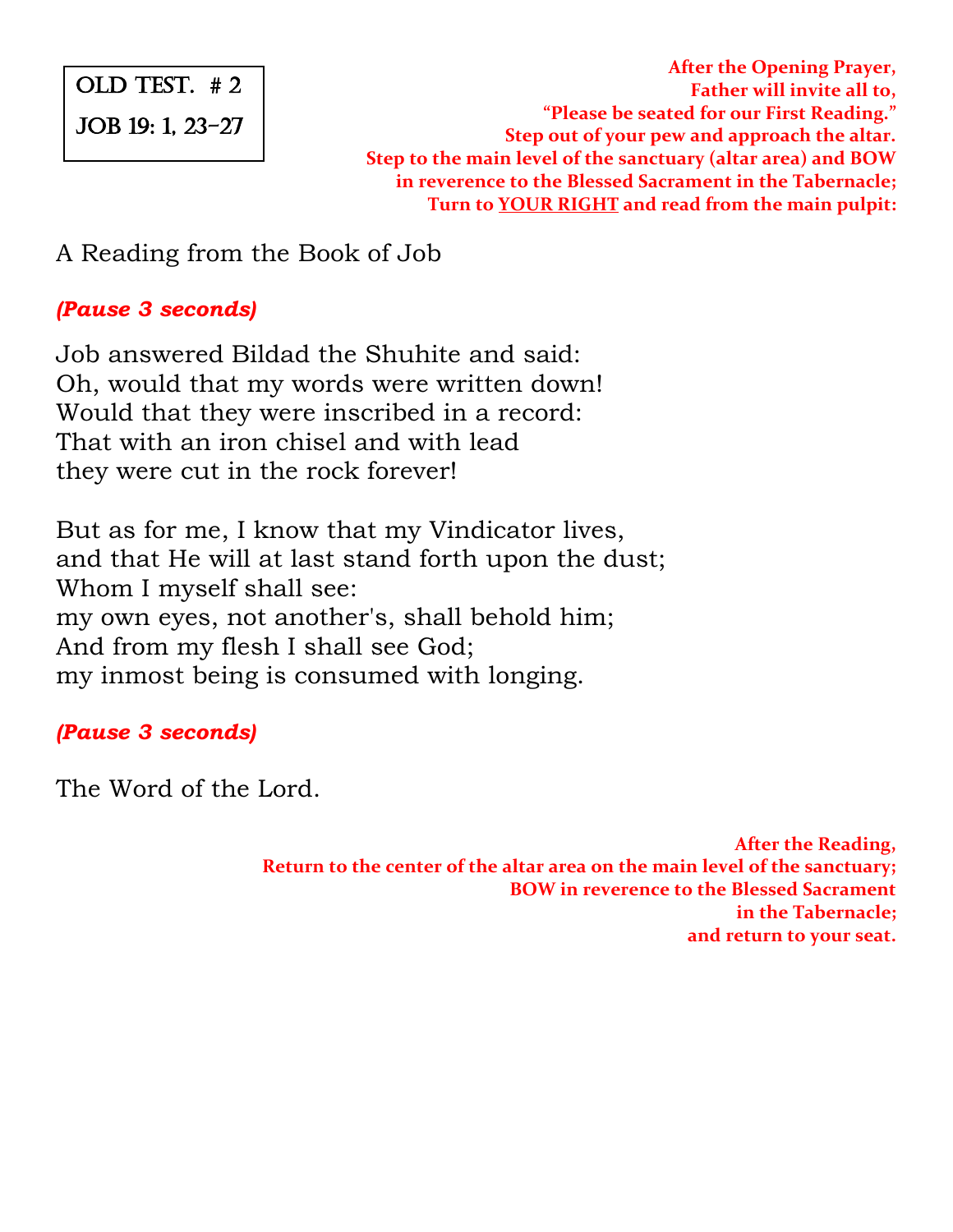#### OLD TEST. # 3

WISDOM 3:1- 9

**After the Opening Prayer, Father will invite all to, "Please be seated for our First Reading." Step out of your pew and approach the altar. Step to the main level of the sanctuary (altar area) and BOW in reverence to the Blessed Sacrament in the Tabernacle; Turn to YOUR RIGHT and read from the main pulpit:**

A Reading from the Book of Wisdom *(Pause 3 seconds)*

The souls of the just are in the hand of God

and no torment shall touch them.

They seemed, in the view of the foolish, to be dead; and their passing away was thought an affliction and their going forth from us, utter destruction.

But they are in peace.

For if before men, indeed, they be punished,

yet is their hope full of immortality;

Chastised a little, they shall be greatly blessed, because God tried them, and found them worthy of Himself.

As gold in the furnace, He proved them, and as sacrificial offerings He took them to Himself.

In the time of their visitation they shall shine,

and shall dart about as sparks through stubble.

They shall judge nations and rule over people,

and the Lord shall be their King forever.

Those who trust in Him shall understand truth,

and the faithful shall abide with Him in love:

Because grace and mercy are with His holy ones, and His care is with His elect.

*(Pause 3 seconds)*

The Word of the Lord.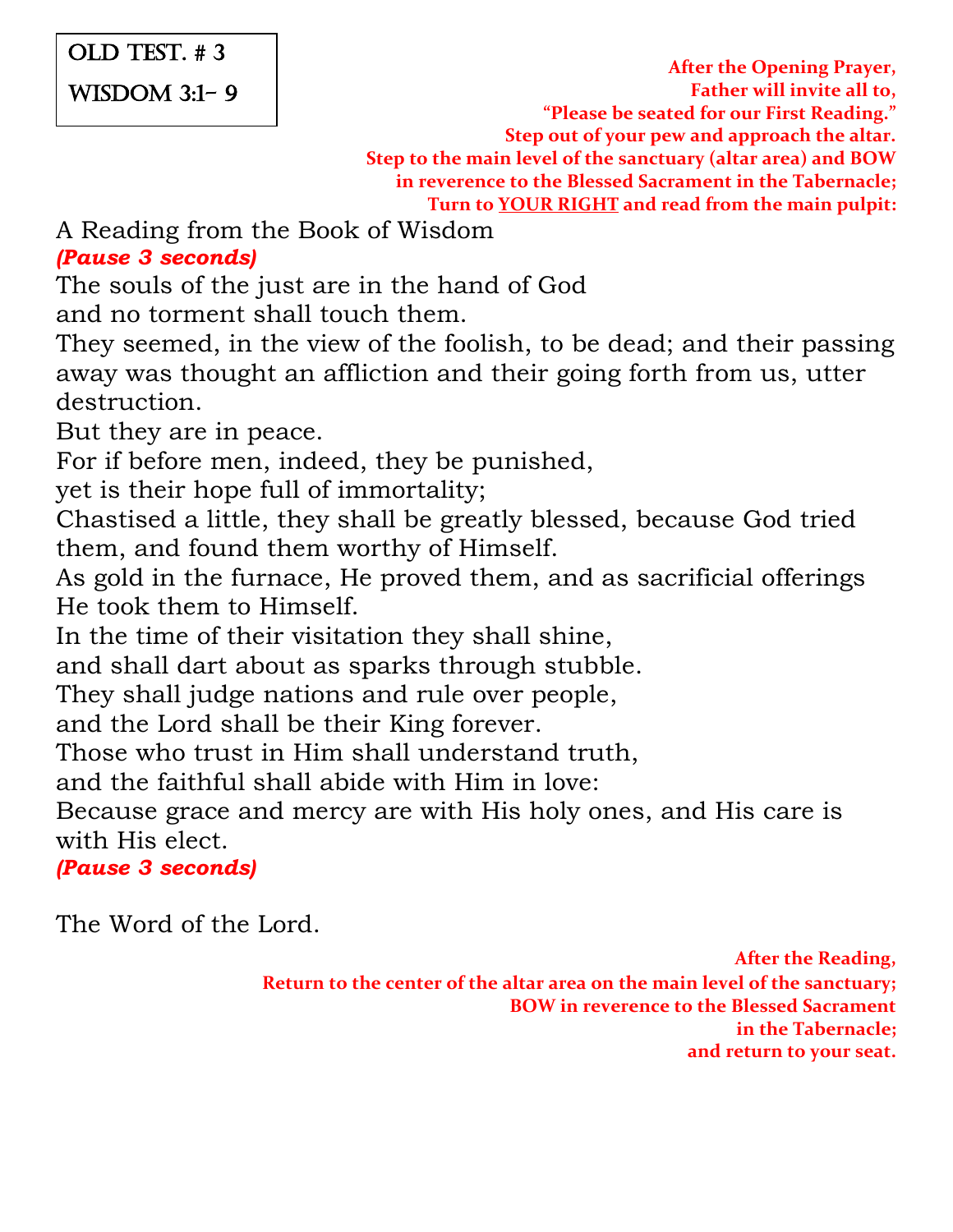# OLD TEST. # 4 WISDOM 4: 7-15

**After the Opening Prayer, Father will invite all to, "Please be seated for our First Reading." Step out of your pew and approach the altar. Step to the main level of the sanctuary (altar area) and BOW in reverence to the Blessed Sacrament in the Tabernacle; Turn to YOUR RIGHT and read from the main pulpit:**

A Reading from the Book of Wisdom

#### *(Pause 3 seconds)*

The just man, though he die early, shall be at rest.

For the age that is honorable comes not with the passing of time,

nor can it be measured in terms of years.

Rather, understanding is the hoary crown for men,

and an unsullied life, the attainment of old age.

He who pleased God was loved;

he who lived among sinners were transported–

Snatched away, lest wickedness pervert his mind or deceit beguile his soul;

For the witchery of paltry things obscures what is right and the whirl of desire transforms the innocent mind

Having become perfect in a short while, he reached the fullness of a long career;

for his soul was pleasing to the Lord,

therefore he sped him out of the midst of wickedness.

But the people saw and did not understand,

nor did they take this into account.

#### *(Pause 3 seconds)*

The Word of the Lord.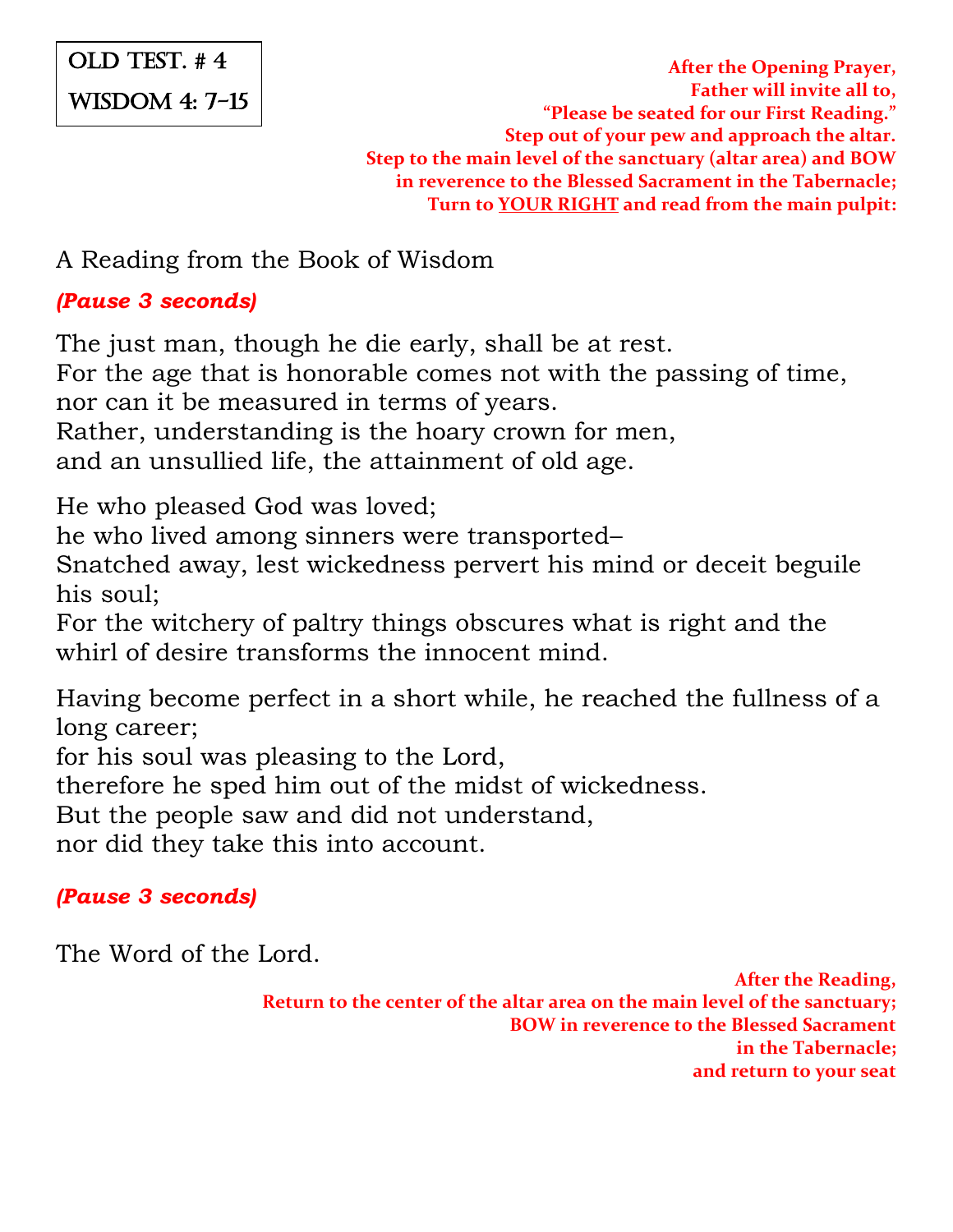#### OLD TEST. # 5 ISAIAH 25: 6a, 7-9

**After the Opening Prayer, Father will invite all to, "Please be seated for our First Reading." Step out of your pew and approach the altar. Step to the main level of the sanctuary (altar area) and BOW in reverence to the Blessed Sacrament in the Tabernacle; Turn to YOUR RIGHT and read from the main pulpit:**

A Reading from the Book of the Prophet Isaiah

#### *(Pause 3 seconds)*

On this mountain the Lord of hosts will provide for all peoples.

On this mountain He will destroy the veil that veils all peoples,

The web that is woven over all nations;

He will destroy death forever.

The Lord God will wipe away the tears from all faces; The reproach of His people He will remove from the whole earth; for the Lord has spoken.

On that day it will be said: "Behold our God, to whom we looked to save us! This is the Lord for whom we looked; let us rejoice and be glad that He has saved us!"

*(Pause 3 seconds)*

The Word of the Lord.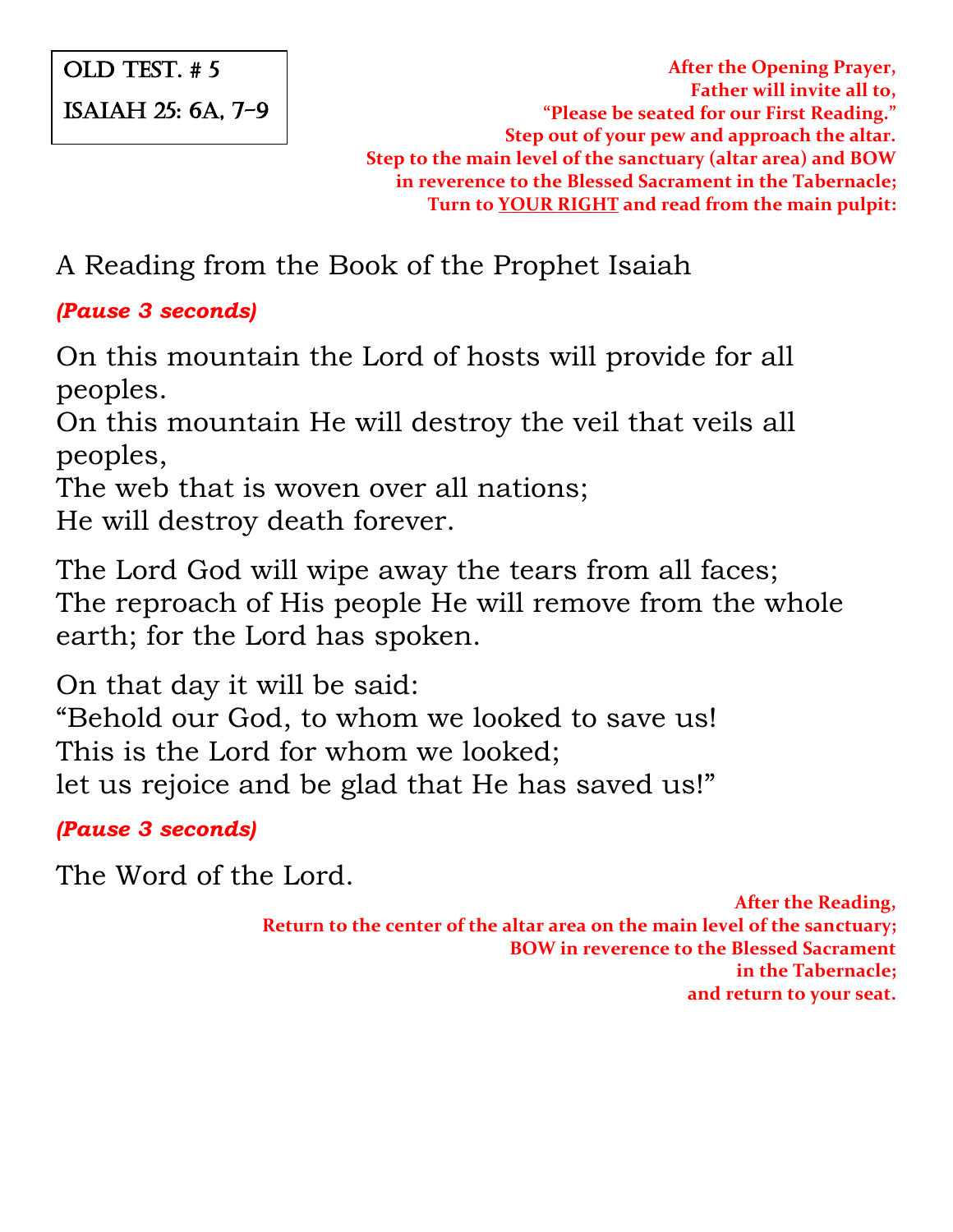# OLD TEST. # 6 LAM 3: 17-26

**After the Opening Prayer, Father will invite all to, "Please be seated for our First Reading." Step out of your pew and approach the altar. Step to the main level of the sanctuary (altar area) and BOW in reverence to the Blessed Sacrament in the Tabernacle; Turn to YOUR RIGHT and read from the main pulpit:**

A Reading from the Book of Lamentations

#### *(Pause 3 seconds)*

My soul is deprived of peace, I have forgotten what happiness is; I tell myself my future is lost, all that I hoped for from the Lord.

The thought of my homeless poverty is wormwood and gall; Remembering it over and over leaves my soul downcast within me.

But I will call this to mind, as my reason to have hope: The favors of the Lord are not exhausted, His mercies are not spent; They are renewed each morning, so great is His faithfulness.

My portion is the Lord, says my soul; therefore will I hope in Him. Good is the Lord to one who waits for Him, to the soul that seeks Him; It is good to hope in silence for the saving help of the Lord.

#### *(Pause 3 seconds)*

The Word of the Lord.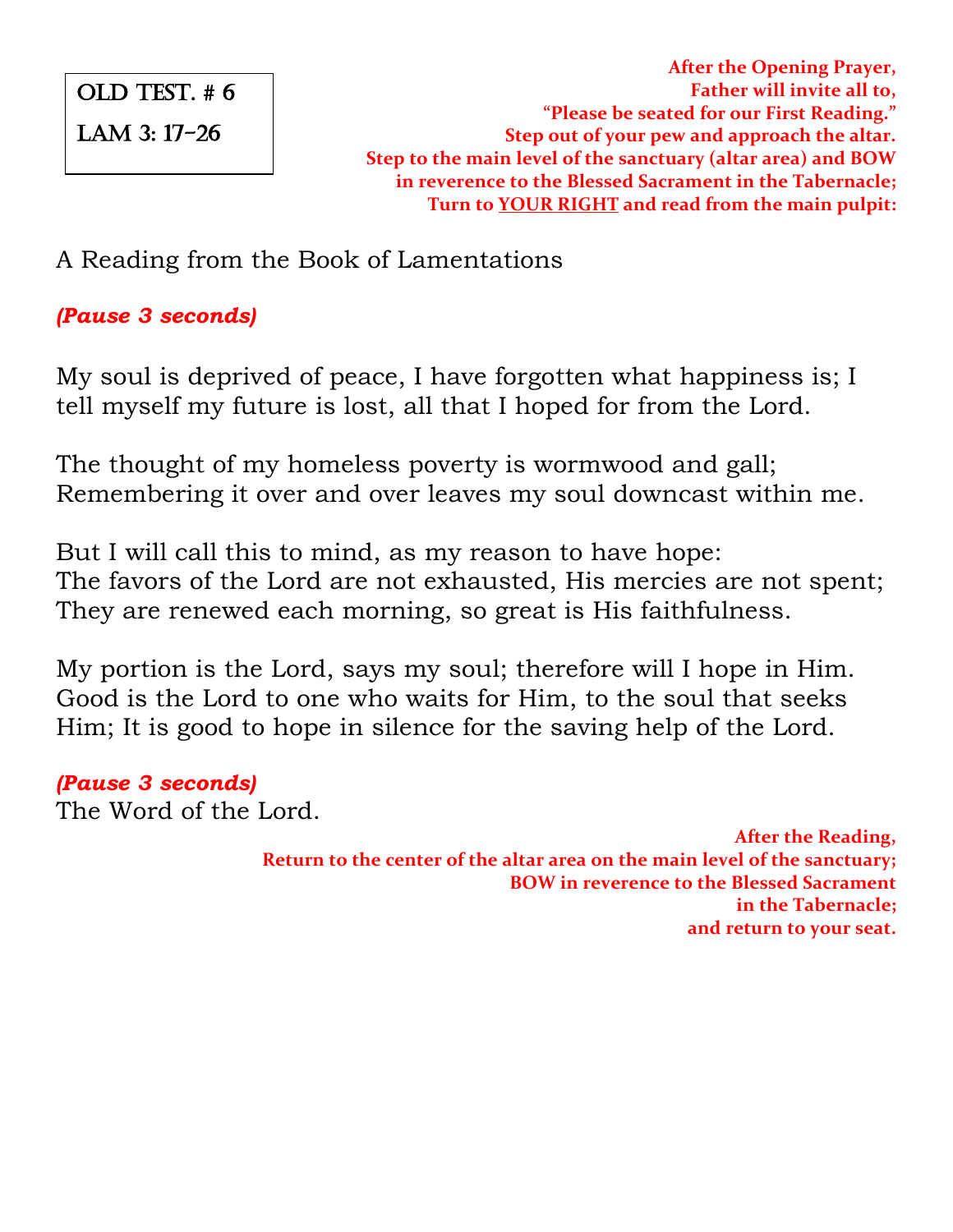# OLD TEST. # 7

DANIEL 12: 1-3

**After the Opening Prayer, Father will invite all to, "Please be seated for our First Reading." Step out of your pew and approach the altar. Step to the main level of the sanctuary (altar area) and BOW in reverence to the Blessed Sacrament in the Tabernacle; Turn to YOUR RIGHT and read from the main pulpit:**

A Reading from the Book of the Prophet Daniel

#### *(Pause 3 seconds)*

I, Daniel, mourned and heard this word of the Lord: "At that time there shall arise Michael, the great prince, guardian of your people; It shall be a time unsurpassed in distress since nations began until that time. At that time your people shall escape, everyone who is found written in the book.

Many of those who sleep in the dust of the earth shall awake; Some shall live forever, others shall be an everlasting horror and disgrace. But the wise shall shine brightly like the splendor of the firmament, And those who lead the many to justice shall be like the stars forever.

## *(Pause 3 seconds)*

The Word of the Lord.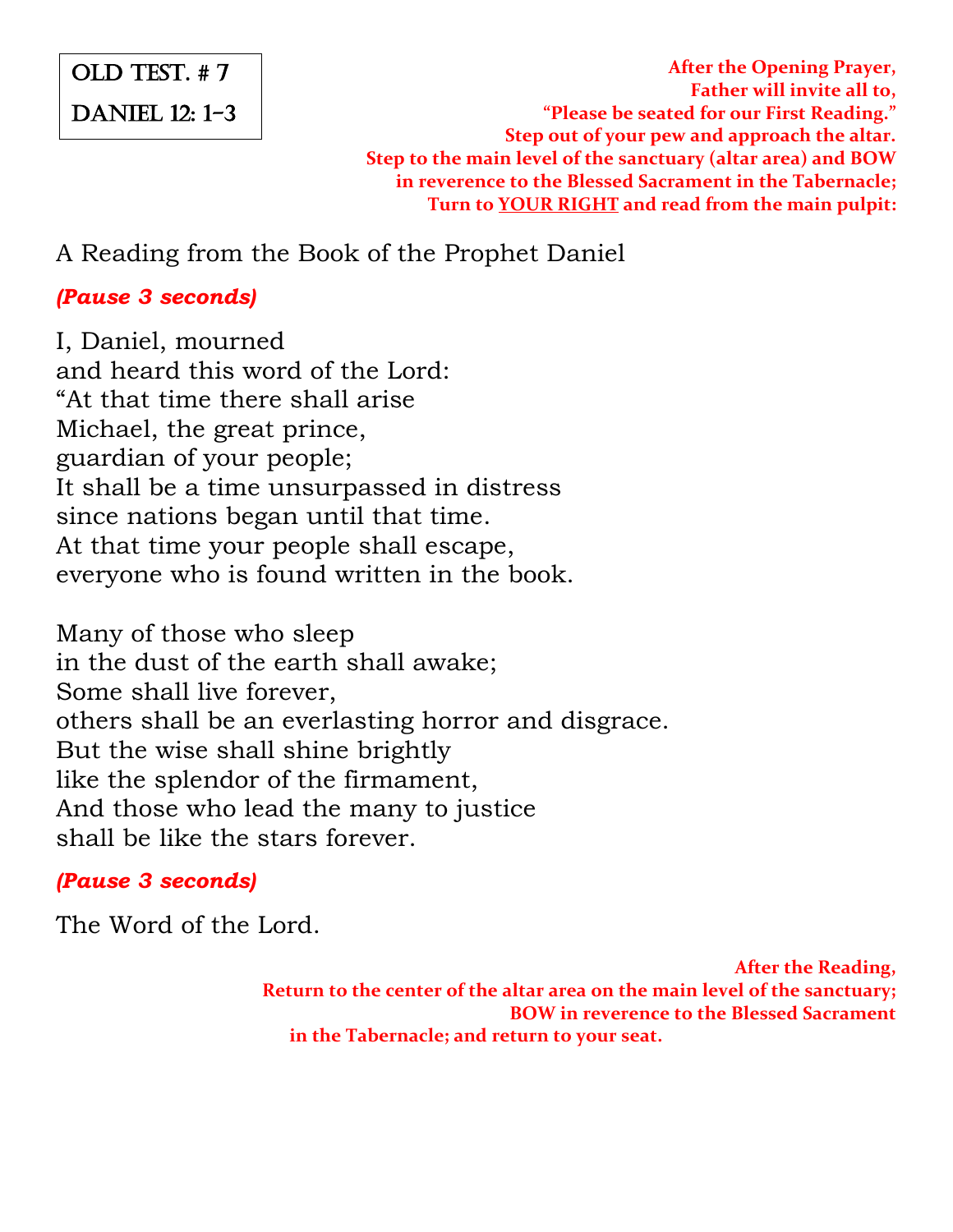#### OLD TEST. # 8 ECCLESIASTED 3:  $1 - 15$

**After the Opening Prayer, Father will invite all to, "Please be seated for our First Reading." Step out of your pew and approach the altar. Step to the main level of the sanctuary (altar area) and BOW in reverence to the Blessed Sacrament in the Tabernacle; Turn to YOUR RIGHT and read from the main pulpit:**

#### A Reading from the Book of Ecclesiastes *(Pause 3 seconds)*

There is an appointed time for everything, and a time for everything under the heavens. A time to be born, and a time to die; a time to plant, and a time to uproot the plant. A time to kill, and a time to heal; a time to tear down, and a time to build. A time to weep, and a time to laugh; a time to mourn, and a time to dance. A time to scatter stones, and a time to gather them; a time to embrace, and a time to be far from embraces. A time to seek, and a time to lose; a time to keep, and a time to cast away. A time to rend, and a time to sew; a time to be silent, and a time to speak. A time to love, and a time to hate; a time of war, and a time of peace. What advantage has the worker from his toil? I have considered the task which God has appointed for men to be busied about. He made everything appropriate to its time, and has put the timeless into their hearts, without men's ever discovering, from the beginning to end, the work which God has done. I recognize that there is nothing better than to be glad and to do well during life. For every man, moreover, to eat and drink and enjoy the fruit of all his labor is a gift of God. I recognized that whatever God does will endure forever; there is no adding to it, or taking from it. Thus has God done that he may be revered. What now is has already been; what is to be, already is; and

God restores what would otherwise be displaced.

*(Pause 3 seconds)*

The Word of the Lord.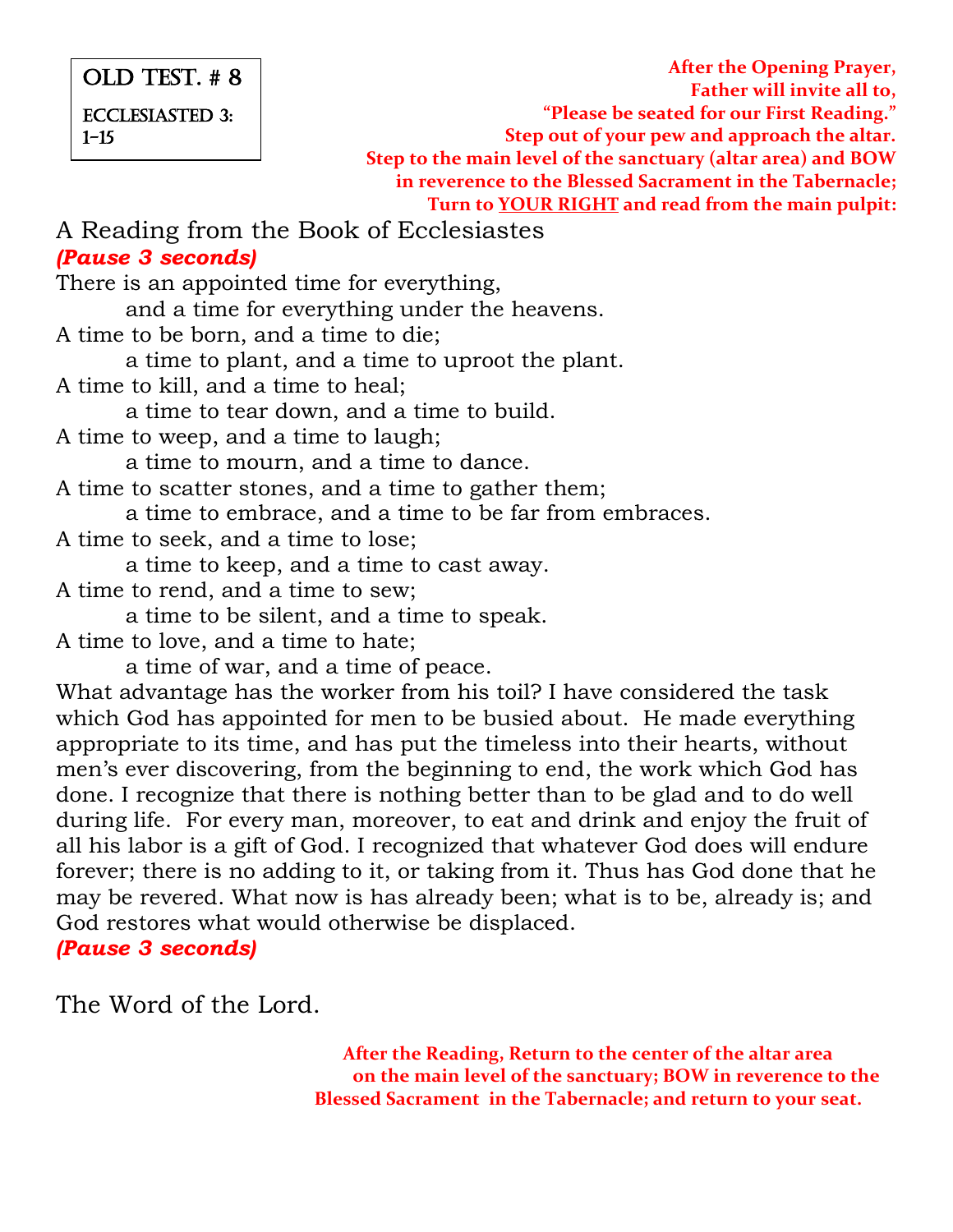**No 345. During Easter Time, one of these readings is used as the First Reading instead of a reading from the Old Testament.**

**After the Cantor has finished the Responsorial Psalm (and the music has stopped), Step out of your pew and approach the altar. Step to the main level of the sanctuary (altar area) and BOW in reverence to the Blessed Sacrament in the Tabernacle; Turn to YOUR RIGHT and read from the main pulpit:** EASTER NEW TEST. # 1 ACTS 10: 34-43

A reading from The Acts of the Apostles *(Pause 3 seconds)*

Peter proceeded to speak, saying:

"In truth, I see that God shows no partiality. Rather, in every nation whoever fears him and acts uprightly is acceptable to him.

You know the word that he sent to the Israelites as he proclaimed peace through Jesus Christ, who is Lord of all, what happened all over Judea, beginning in Galilee after the baptism that John preached, how God anointed Jesus of Nazareth with the holy Spirit and power. He went about doing good and healing all those oppressed by the devil, for God was with him. We are witnesses of all that he did both in the country of the Jews and in Jerusalem.

They put him to death by hanging him in a tree. This man God raised on the third day and granted that he be visible, not to all the people, but to us, the witnesses chosen by God in advance, who ate and drank with him after he rose from the dead.

He commissioned us to preach to the people and testify that he is the one appointed by God as judge of the living and the dead. To him all the prophets bear witness, that everyone who believes in him will

receive forgiveness of sins through his name."

*(Pause 3 seconds)* The Word of the Lord.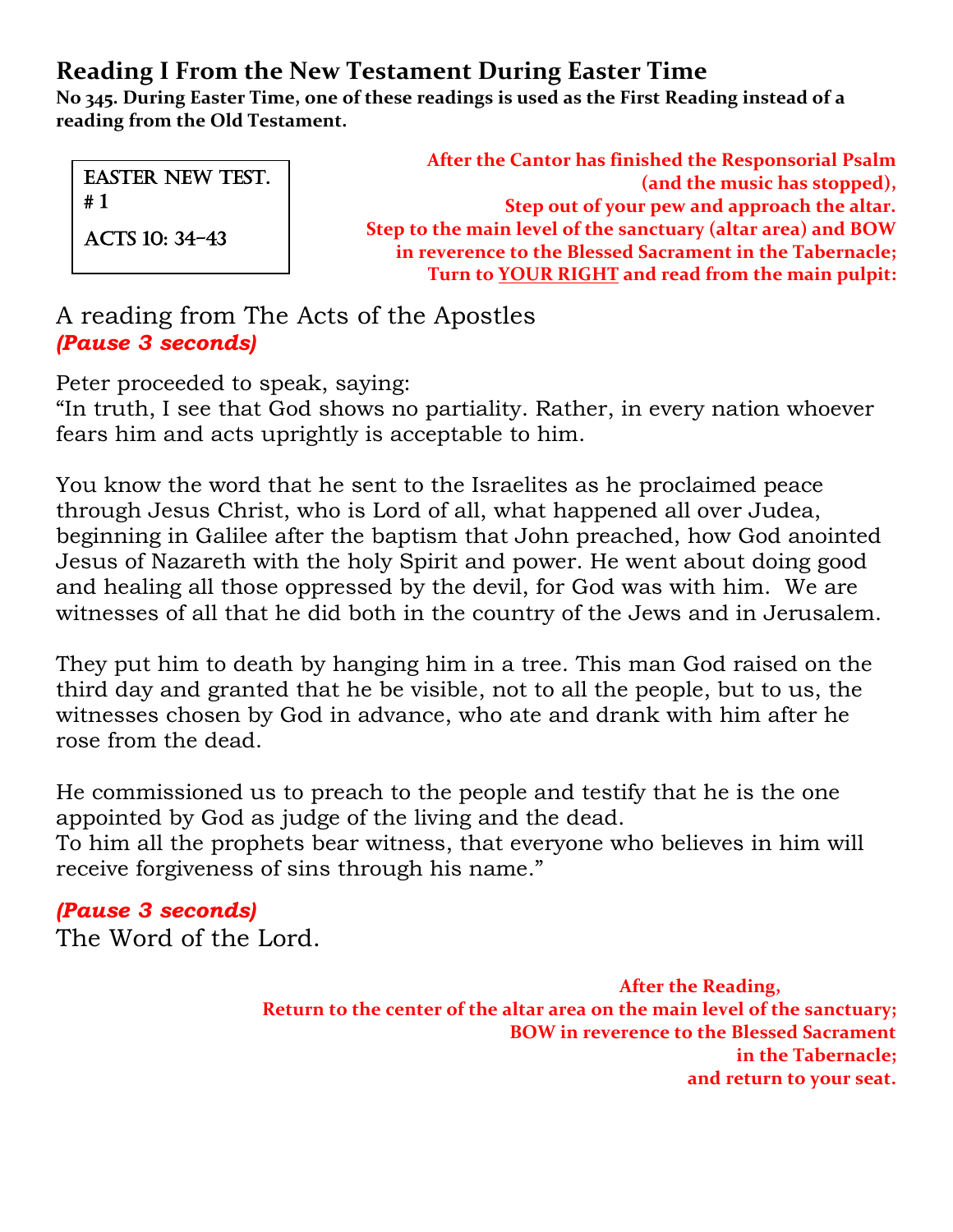**No 345. During Easter Time, one of these readings is used as the First Reading instead of a reading from the Old Testament.**

|                               | After the Cantor has finished the Responsorial Psalm         |
|-------------------------------|--------------------------------------------------------------|
| <b>EASTER NEW TEST.</b><br>#2 | (and the music has stopped),                                 |
|                               | Step out of your pew and approach the altar.                 |
|                               | Step to the main level of the sanctuary (altar area) and BOW |
| <b>REV 14: 13</b>             | in reverence to the Blessed Sacrament in the Tabernacle;     |
|                               | Turn to YOUR RIGHT and read from the main pulpit:            |
|                               |                                                              |

# A reading from the Book of Revelation

*(Pause 3 seconds)*

I, John, heard a voice from heaven say, "Write this: Blessed are the dead who die in the Lord from now on."

"Yes," said the Spirit, "let them find rest from their labors, for their works accompany them."

*(Pause 3 seconds)*

The Word of the Lord.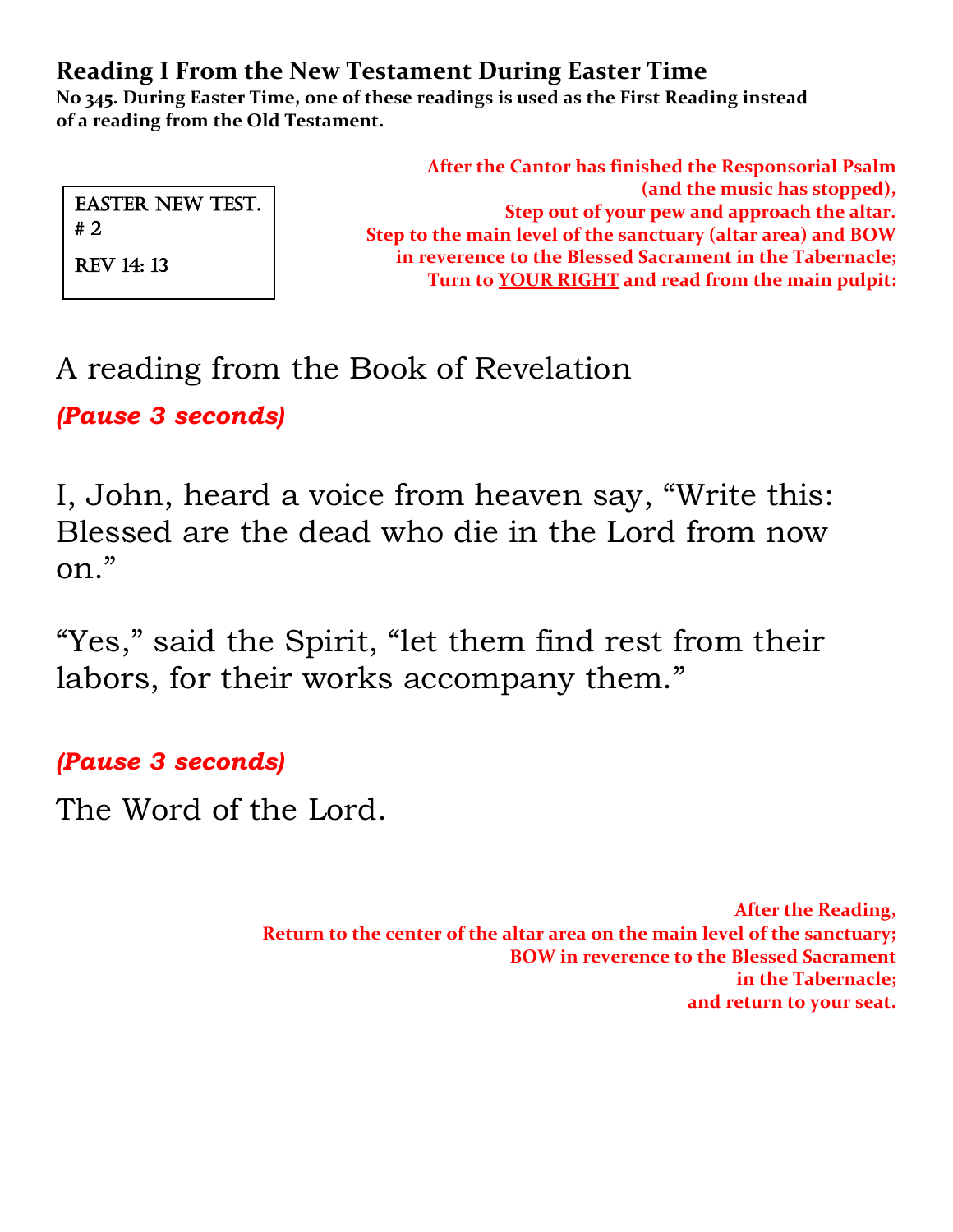**No 345. During Easter Time, one of these readings is used as the First Reading instead of a reading from the Old Testament.**

Easter NEW TEST. # 3

REV 20:  $11 - 21:1$ 

**After the Cantor has finished the Responsorial Psalm (and the music has stopped), Step out of your pew and approach the altar. Step to the main level of the sanctuary (altar area) and BOW in reverence to the Blessed Sacrament in the Tabernacle; Turn to YOUR RIGHT and read from the main pulpit:**

A reading from the Book of Revelation

# *(Pause 3 seconds)*

I, John, saw a large white throne and the one who was sitting on it. The earth and the sky fled from his presence and there was no place for them. I saw the dead, the great and the lowly, standing before the throne, and scrolls were opened.

Then another scroll was opened, the book of life. The dead were judged according to their deeds, by what was written in the scrolls.

The sea gave up its dead; then Death and Hades gave up their dead. All the dead were judged according to their deeds. Then Death and Hades were thrown into the pool of fire. (This pool of fire is the second death.)

Anyone whose name was not found written in the book of life was thrown into the pool of fire.

Then I saw a new heaven and a new earth. The former heaven and the former earth had passed away, and the sea was no more.

# *(Pause 3 seconds)*

The Word of the Lord.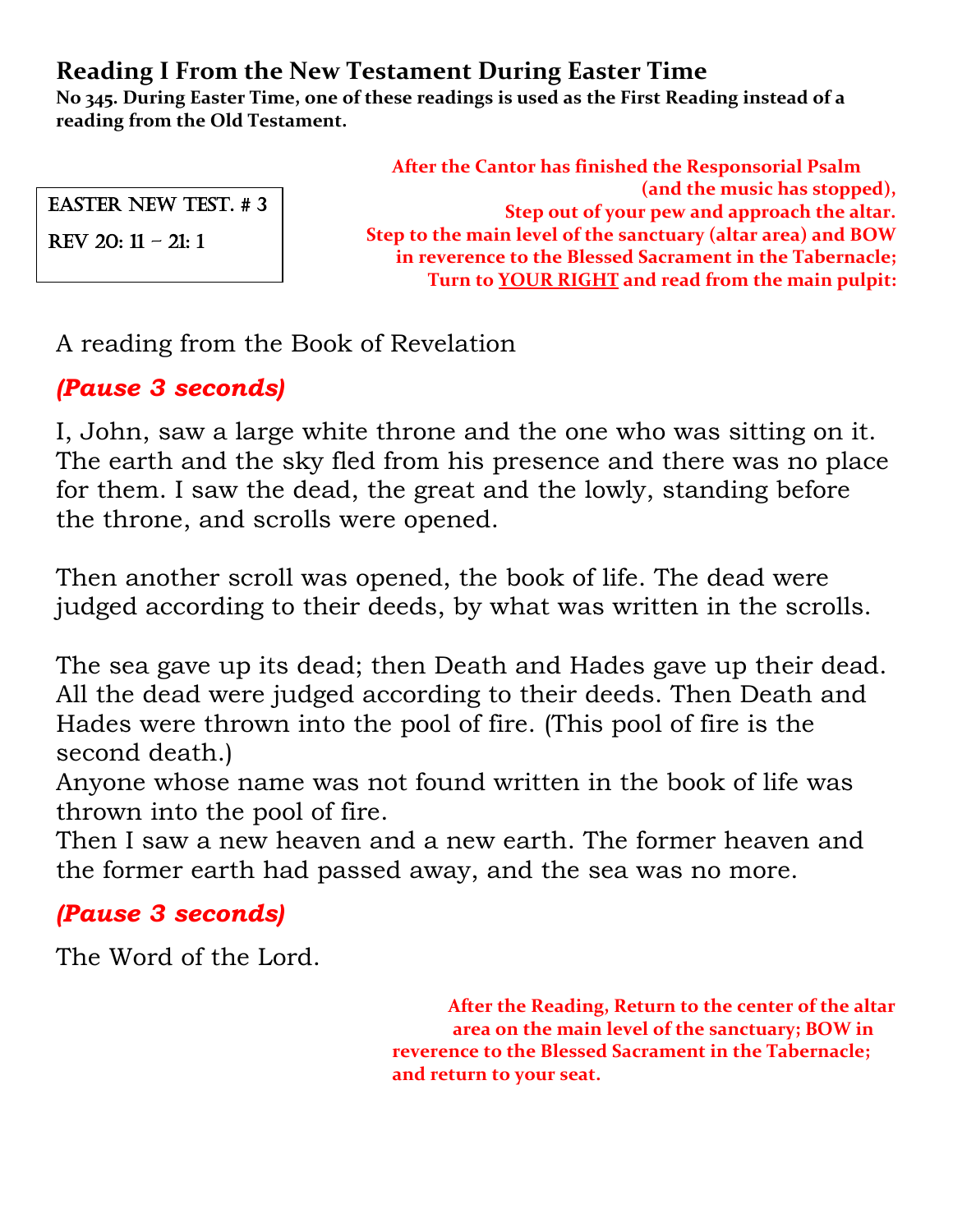**No 345. During Easter Time, one of these readings is used as the First Reading instead of a reading from the Old Testament.**

EASTER NEW TEST. # 4

REV 21: 1-5a, 6b-7

**After the Cantor has finished the Responsorial Psalm (and the music has stopped), Step out of your pew and approach the altar. Step to the main level of the sanctuary (altar area) and BOW in reverence to the Blessed Sacrament in the Tabernacle; Turn to YOUR RIGHT and read from the main pulpit:**

A reading from the Book of Revelation

# *(Pause 3 seconds)*

I, John, saw a new heaven and a new earth. The former heaven and the former earth had passed away, and the sea was no more. I also saw the holy city, a new Jerusalem, coming down out of heaven from God, prepared as a bride adorned for her husband.

I heard a loud voice from the throne saying, "Behold, God's dwelling is with the human race. He will dwell with them and they will be his people and God himself will always be with them as their God. He will wipe every tear from their eyes, and there shall be no more death or mourning,

wailing or pain, for the old order has passed away."

The One who sat on the throne said, "Behold, I make all things new. I am the Alpha and the Omega, the beginning and the end. To the thirsty I will give a gift from the spring of life-giving water. The victor will inherit these gifts, and I shall be his God, and he will be my son."

## *(Pause 3 seconds)*

The Word of the Lord.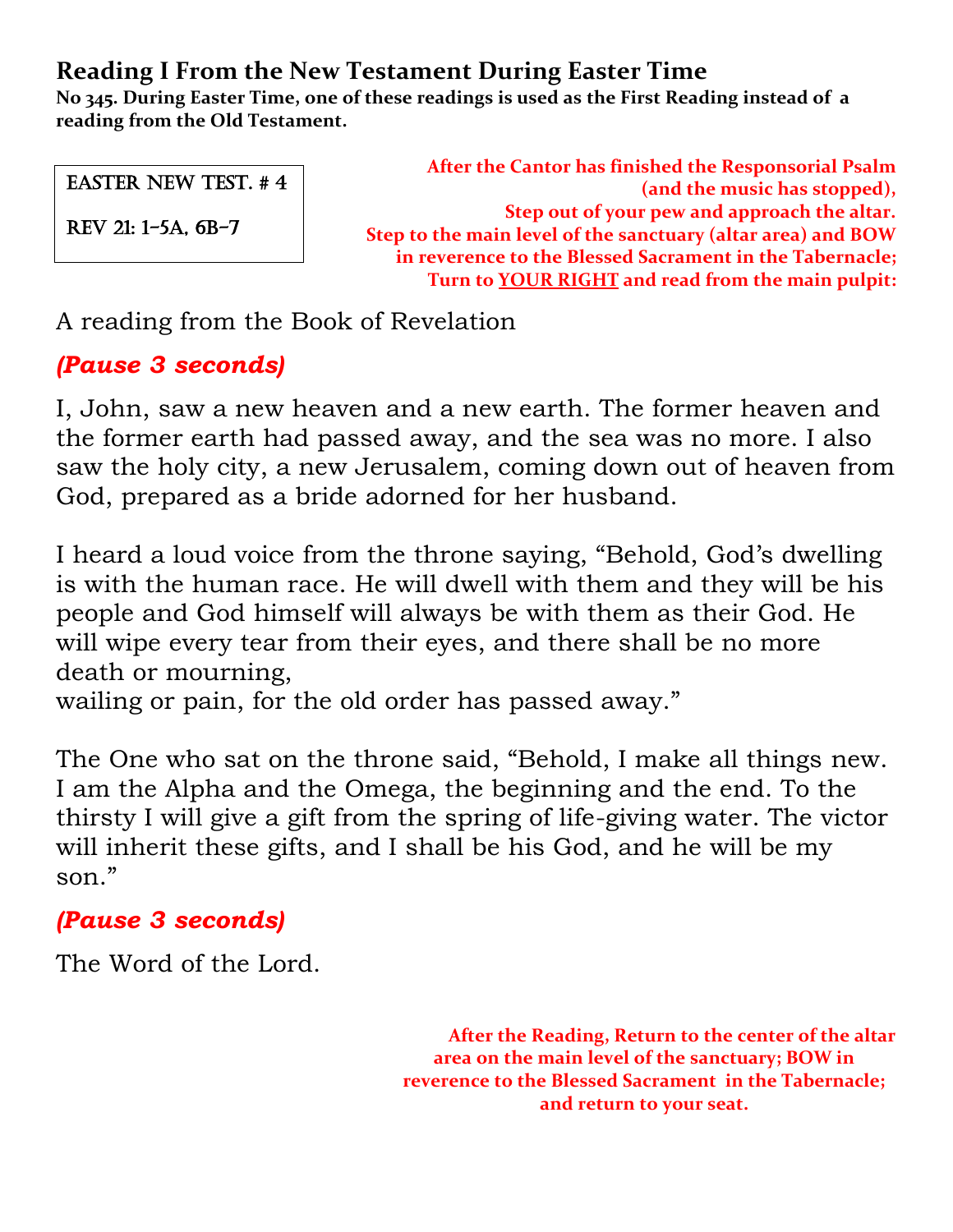**After the Cantor has finished the Responsorial Psalm (and the music has stopped), Step out of your pew and approach the altar. Step to the main level of the sanctuary (altar area) and BOW in reverence to the Blessed Sacrament in the Tabernacle; Turn to YOUR RIGHT and read from the main pulpit:** NEW TEST. # 1 ROMANS 5: 5-11

A reading from the Letter of Saint Paul to the Romans

#### *(Pause 3 seconds)*

Hope does not disappoint, because the love of God has been poured out into our hearts through the Holy Spirit who has been given to us.

For Christ, while we were still helpless, yet died at the appointed time for the ungodly.

Indeed, only with difficulty does one die for a just person, though perhaps for a good person one might even find courage to die.

But God proves his love for us in that while we were still sinners Christ died for us.

How much more then, since we are now justified by his Blood, will we be saved through him from the wrath.

Indeed, if, while we were enemies, we were reconciled to God through the death of his Son, how much more, once reconciled, will we be saved by his life.

Not only that, but we also boast of God through our Lord Jesus Christ, through whom we have now received reconciliation.

*(Pause 3 seconds)* The Word of the Lord.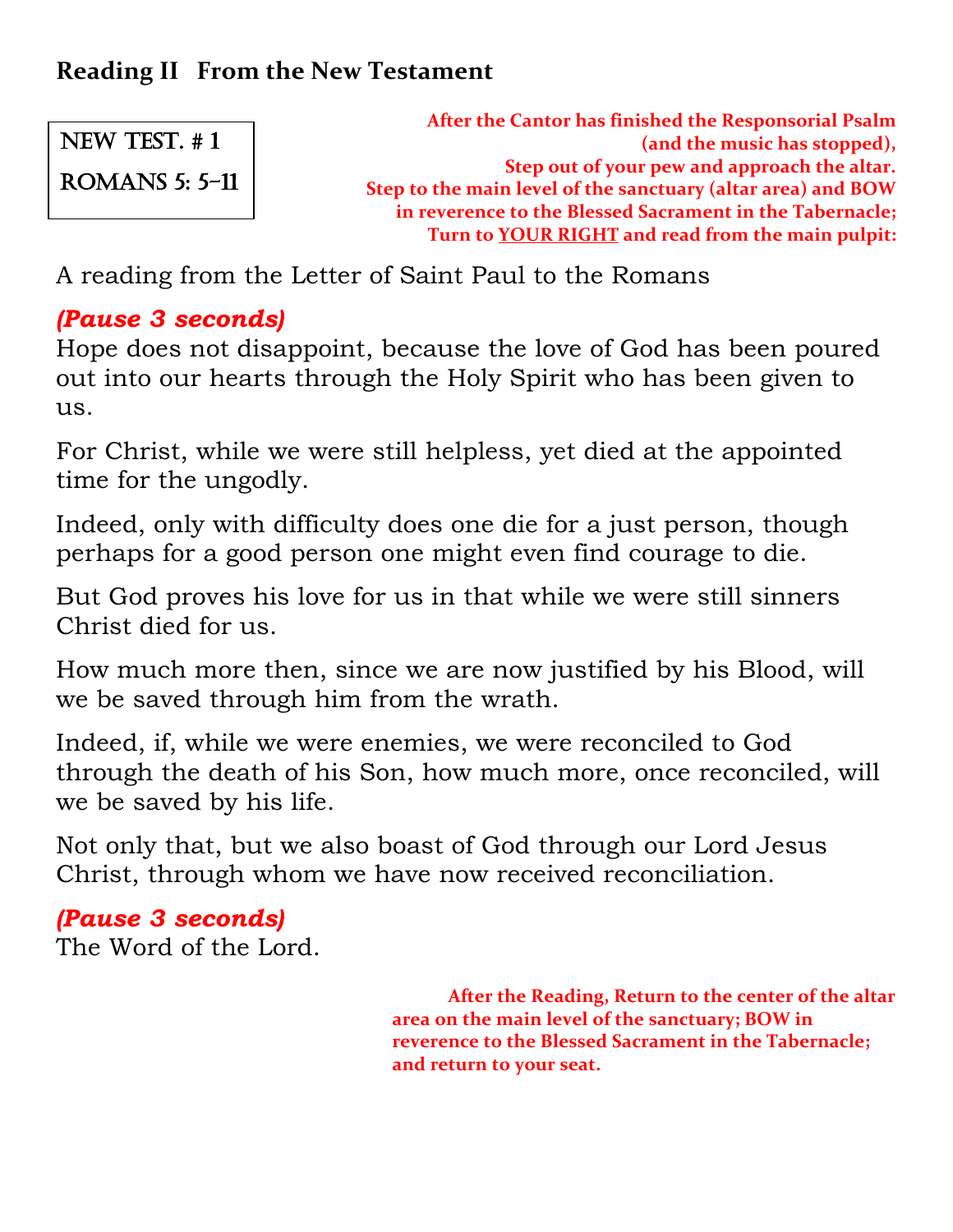NEW TEST. # 2 ROMANS 5: 17-21

**After the Cantor has finished the Responsorial Psalm (and the music has stopped), Step out of your pew and approach the altar. Step to the main level of the sanctuary (altar area) and BOW in reverence to the Blessed Sacrament in the Tabernacle; Turn to YOUR RIGHT and read from the main pulpit:**

A reading from the Letter of Saint Paul to the Romans

## *(Pause 3 seconds)*

Brothers and sisters:

If, by the transgression of the one, death came to reign through that one, how much more will those who receive the abundance of grace and of the gift of justification come to reign in life though the one Jesus Christ.

In conclusion, just as through one transgression condemnation came upon all, so, through one righteous act, acquittal and life came to all.

For just as through the disobedience of the one man the many were made sinners so through the obedience of the one the many will be made righteous.

The law entered in so that transgression might increase but, where sin increased. Grace overflowed all the more, so that as sin reigned in death, grace also might reign through justification for eternal life through Jesus Christ our Lord.

## *(Pause 3 seconds)*

The Word of the Lord.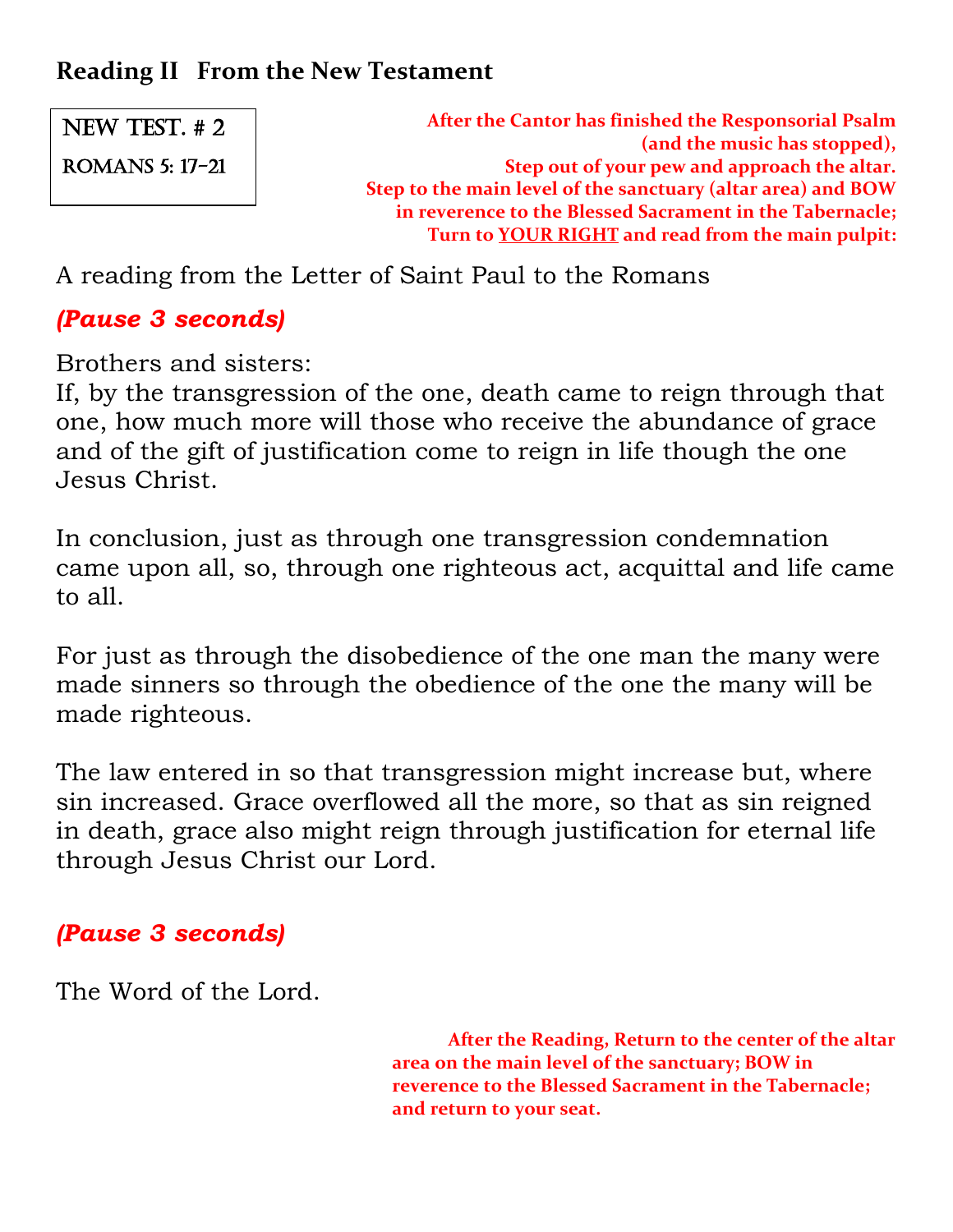ROMANS 6: 3-9

**After the Cantor has finished the Responsorial Psalm (and the music has stopped), Step out of your pew and approach the altar. Step to the main level of the sanctuary (altar area) and BOW in reverence to the Blessed Sacrament in the Tabernacle; Turn to YOUR RIGHT and read from the main pulpit:**

A reading from the Letter of Saint Paul to the Romans

# *(Pause 3 seconds)*

Brothers and sisters:

Are you unaware that we who were baptized into Christ Jesus were baptized into his death?

We were indeed buried with him through baptism into death, so that, just as Christ was raised from the dead by the glory of the Father, we too might live in newness of life.

For if we have grown into union with him through a death like his, we shall also be untied with him in the resurrection.

We know that our old self was crucified with him, so that our sinful body might be done away with, that we might no longer be in slavery to sin. For a dead person has been absolved from sin. If, then, we have died with Christ, we believe that we shall also live with him. We know that Christ, raised from the dead, dies no more; death no longer has power over him.

# *(Pause 3 seconds)*

The Word of the Lord.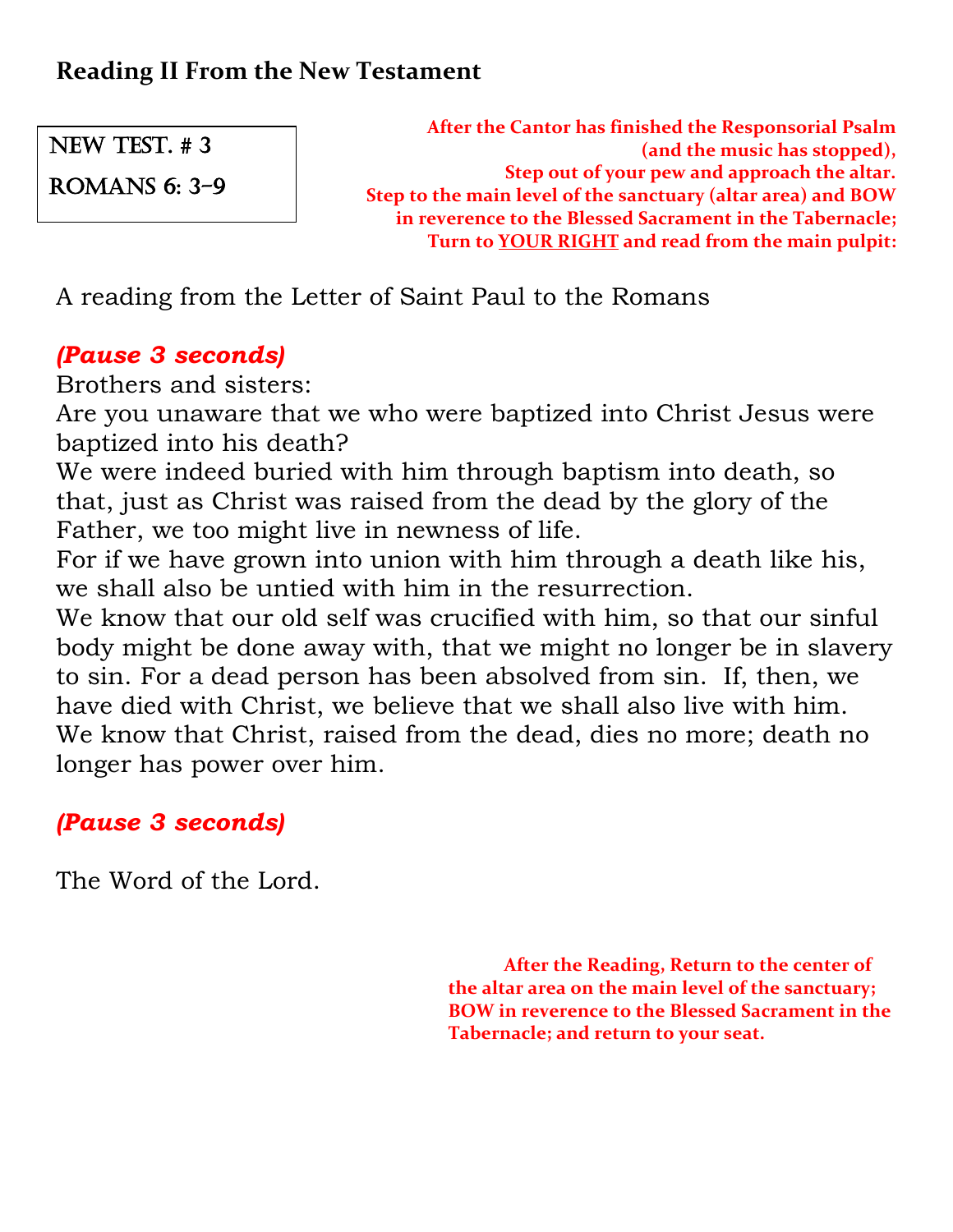ROMANS 8: 14-23

**After the Cantor has finished the Responsorial Psalm (and the music has stopped), Step out of your pew and approach the altar. Step to the main level of the sanctuary (altar area) and BOW in reverence to the Blessed Sacrament in the Tabernacle; Turn to YOUR RIGHT and read from the main pulpit:**

A reading from the Letter of Saint Paul to the Romans

# *(Pause 3 seconds)*

Brothers and sisters:

Those who are led by the Spirit of God are sons of God. For you did not receive a spirit of slavery to fall back into fear, but you received a spirit of adoption, through which we cry, Abba, "Father!"

The Spirit itself bears witness with our spirit that we are children of God, and if children, then heirs, heirs of God and joint heirs with Christ, if only we suffer with him so that we may also be glorified with him.

I consider that the sufferings of this present time are as nothing compared with the glory to be revealed for us.

For creation awaits with eager expectation the revelation of the children of God; for creation was made subject to futility, not of its own accord but because of the one who subjected it, in hope that creation itself would be set free from slavery to corruption and share in the glorious freedom of the children of God.

We know that all creation is groaning in labor pains even until now; and not only that, but we ourselves, who have the first fruits of the Spirit, we also groan within ourselves as we wait for adoption, the redemption of our bodies.

# *(Pause 3 seconds)*

The Word of the Lord.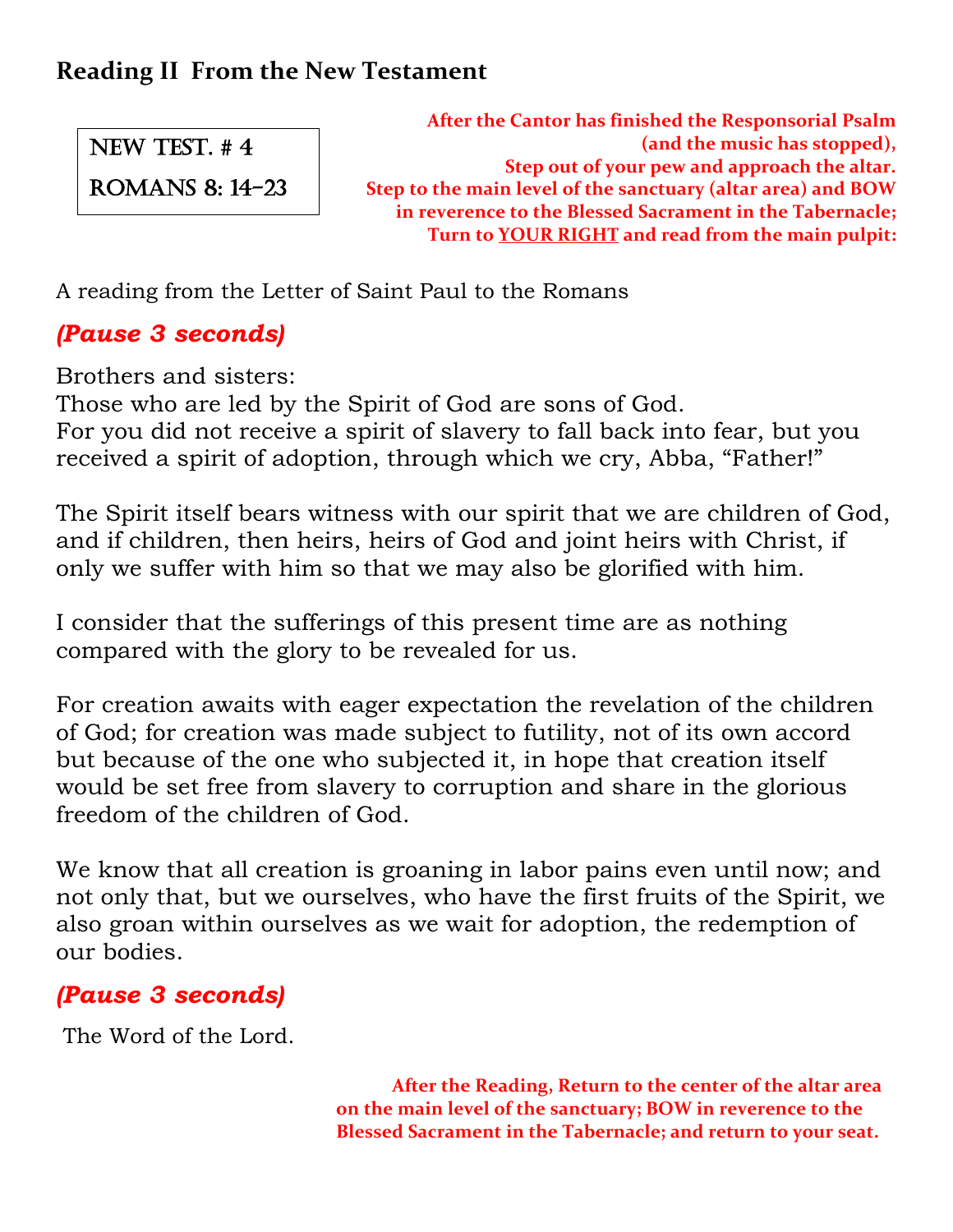ROMANS 8: 31-35, 37-39

**After the Cantor has finished the Responsorial Psalm (and the music has stopped), Step out of your pew and approach the altar. Step to the main level of the sanctuary (altar area) and BOW in reverence to the Blessed Sacrament in the Tabernacle; Turn to YOUR RIGHT and read from the main pulpit:**

A reading from the Letter of Saint Paul to the Romans

# *(Pause 3 seconds)*

Brothers and sisters: If God is for us, who can be against us?

He who did not spare his own Son but handed him over for us all, will he not also give us everything else along with him?

Who will bring a charge against God's chosen ones? It is God who acquits us. Who will condemn? It is Christ Jesus who died, rather, was raised, who also is at the right hand of God, who indeed intercedes for us.

What will separate us from the love of Christ? Will anguish, or distress or persecution, or famine, or nakedness, or peril, or the sword?

No, in all these things, we conquer overwhelmingly through him who loved us.

For I am convinced that neither death, nor life, nor angels, nor principalities, nor present things, nor future things, nor powers, nor height, nor depth, nor any other creature will be able to separate us from the love of God in Christ Jesus our Lord.

# *(Pause 3 seconds)*

The Word of the Lord.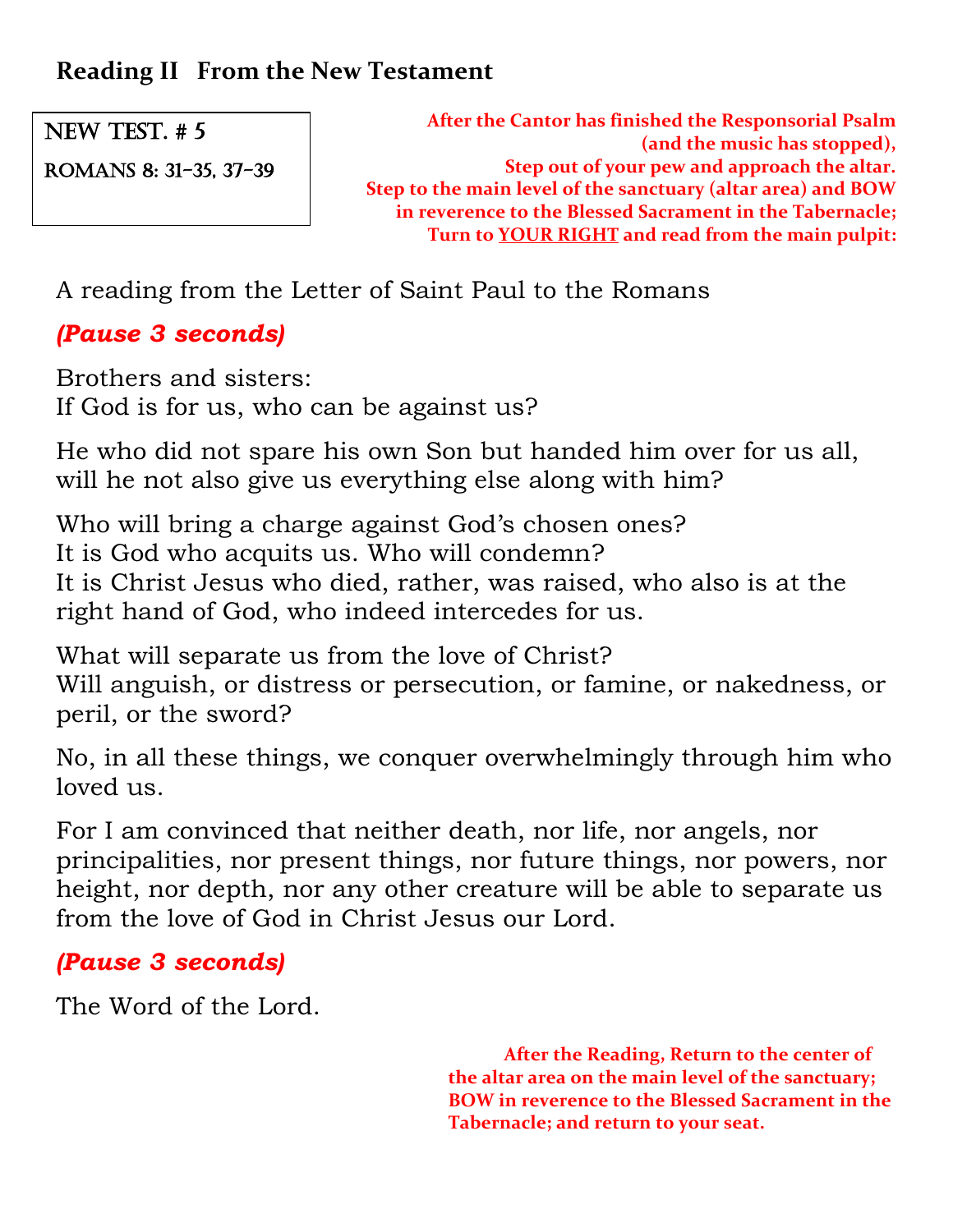NEW TEST. # 6 ROMANS 14: 7-9, 10c-12

**After the Cantor has finished the Responsorial Psalm (and the music has stopped), Step out of your pew and approach the altar. Step to the main level of the sanctuary (altar area) and BOW in reverence to the Blessed Sacrament in the Tabernacle; Turn to YOUR RIGHT and read from the main pulpit:**

A reading from the Letter of Saint Paul to the Romans

## *(Pause 3 seconds)*

Brothers and sisters:

No one lives for oneself, and no one dies for oneself. For if we live, we live for the Lord, and if we die, we die for the Lord; so then, whether we live or die, we are the Lord's.

For this is why Christ died and came to life, that he might be Lord of both the dead and the living.

For we shall all stand before the judgment seat of God; for it is written: "As I live, says the Lord, every knee shall bend before me, and every tongue shall give praise to God."

So then each of us shall give an accounting of himself to God.

# *(Pause 3 seconds)*

The Word of the Lord.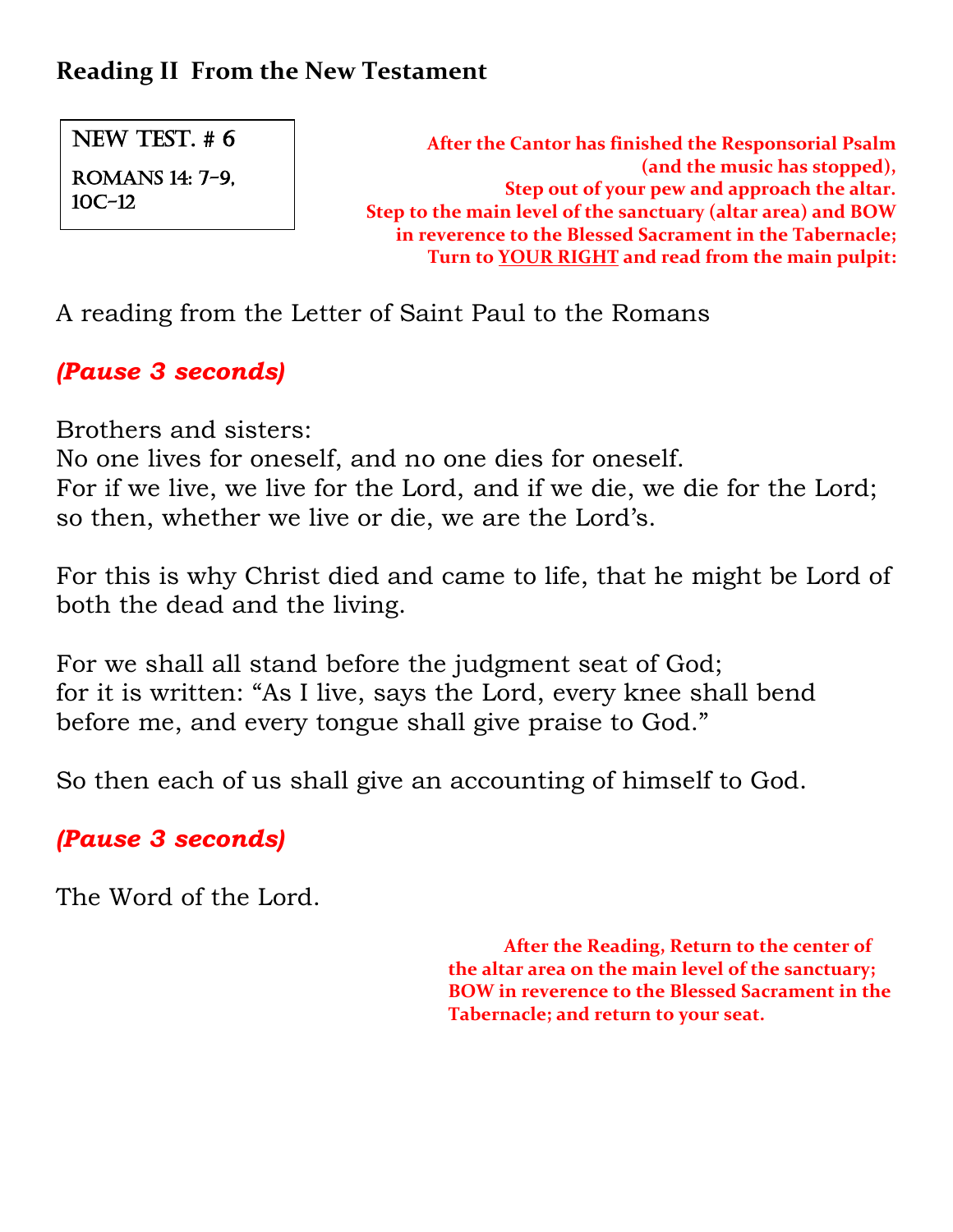**After the Cantor has finished the Responsorial Psalm (and the music has stopped), Step out of your pew and approach the altar. Step to the main level of the sanctuary (altar area) and BOW in reverence to the Blessed Sacrament in the Tabernacle; Turn to YOUR RIGHT and read from the main pulpit:** New Test # 7 1 COR 15: 20--28

A reading from the first letter of Saint Paul to the Corinthians

# *(Pause 3 seconds)*

Christ has been raised from the dead, the first fruits of those who have fallen asleep. For since death came through a man, the resurrection of the dead came also through a man. For just as in Adam all die,

so too in Christ shall all be brought to life, but each one in proper order: Christ the first fruits; then, at his coming, those who belong to Christ; [then comes the end, when he hands over the kingdom to his God and Father.

For he must reign until he has put all his enemies under his feet. The last enemy to be destroyed is death for "he subjected everything under his feet." But when it says that everything has been subjected, it is clear that it excludes the One who subjected everything to him. When everything is subjected o him, then the Son himself will also be subjected to the One who subjected everything to him, so that God may be all in all.]

# *(Pause 3 seconds)*

The Word of the Lord.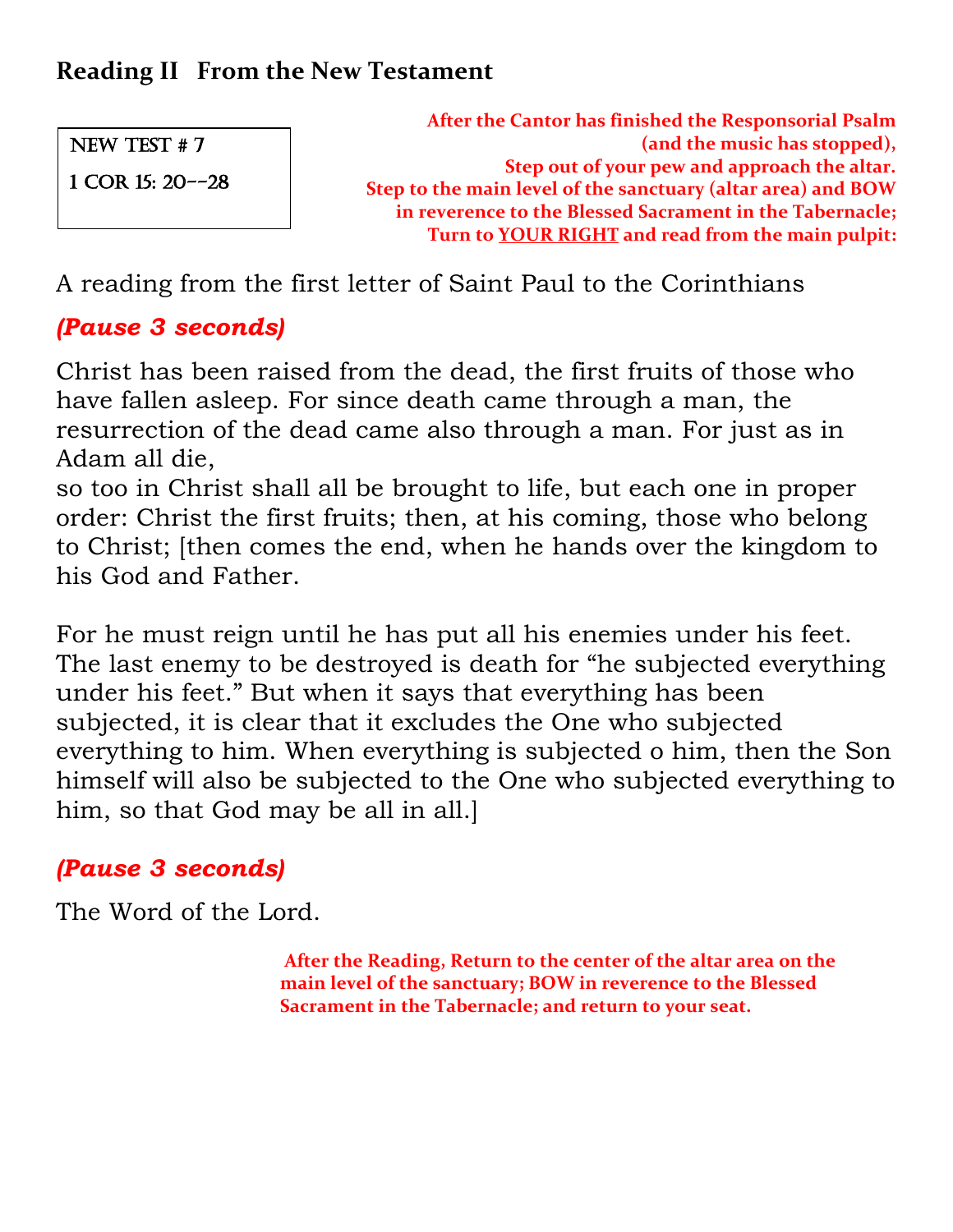**After the Cantor has finished the Responsorial Psalm (and the music has stopped), Step out of your pew and approach the altar. Step to the main level of the sanctuary (altar area) and BOW in reverence to the Blessed Sacrament in the Tabernacle; Turn to YOUR RIGHT and read from the main pulpit:** NEW TEST. # 8 1 COR 15: 51-57

A reading from the first Letter of Saint Paul to the Corinthians

# *(Pause 3 seconds)*

Brothers and sisters: Behold, I tell you a mystery. We shall not all fall asleep, but we will all be changed, in an instant,

in the blink of an eye, at the last trumpet. For the trumpet will sound, the dead will be raised

incorruptible, and we shall be changed.

For that which is corruptible must clothe itself with incorruptibility, and that which is mortal must clothe itself with immortality.

And when this which is corruptible clothes itself with incorruptibility and this which is mortal clothes itself with immortality, then the word that is written shall come about:

*Death is swallowed up in victory. Where, O death, is your victory? Where, O death, is your sting?*

The sting of death is sin, and the power of sin is the law.

But thanks be to God who gives us the victory through our Lord Jesus Christ.

# *(Pause 3 seconds)*

The Word of the Lord.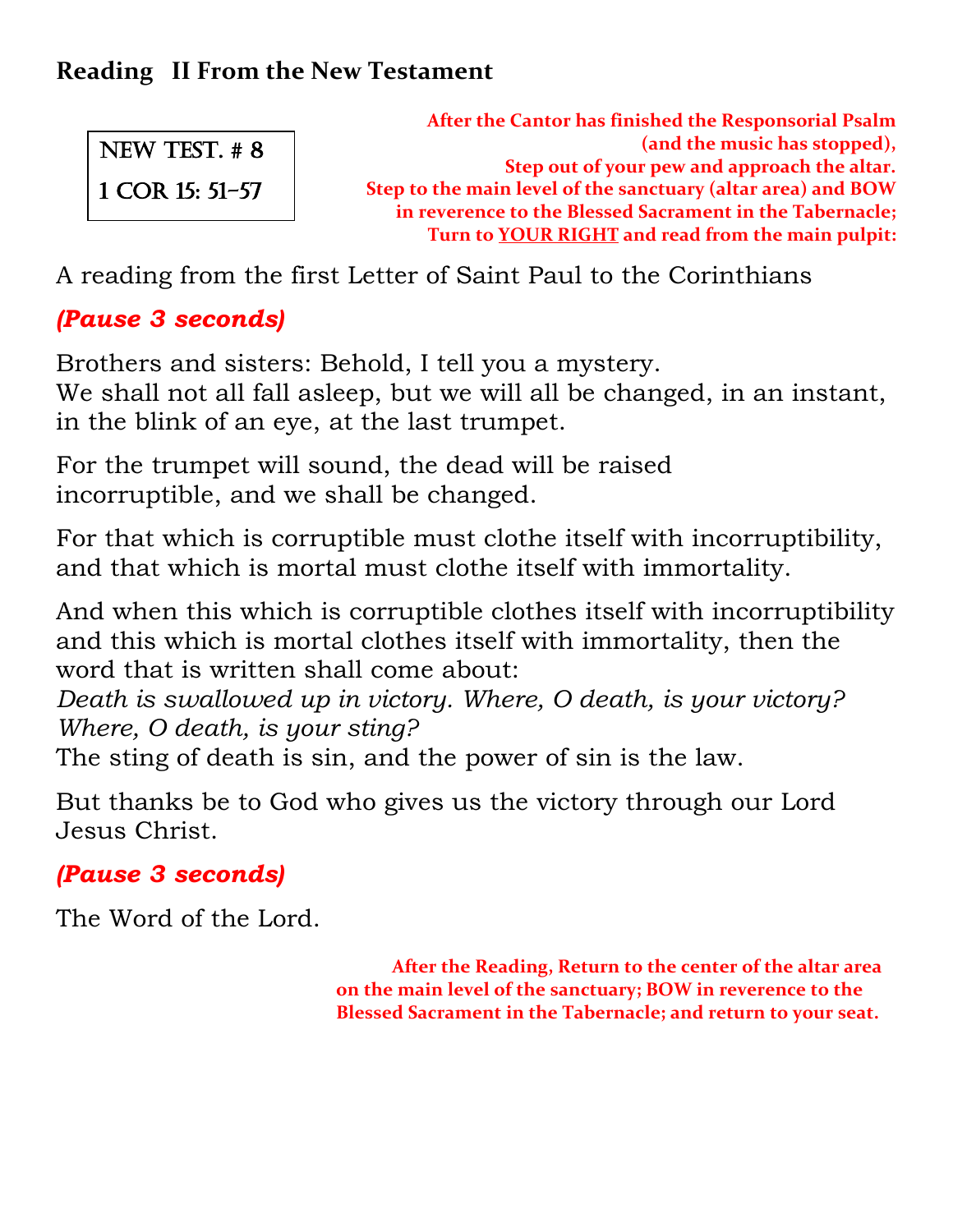NEW TEST. # 9

2 Cor 4: 14-5: 1

**After the Cantor has finished the Responsorial Psalm (and the music has stopped), Step out of your pew and approach the altar. Step to the main level of the sanctuary (altar area) and BOW in reverence to the Blessed Sacrament in the Tabernacle; Turn to YOUR RIGHT and read from the main pulpit:**

A reading from the second Letter of Saint Paul to the Corinthians *(Pause 3 seconds)*

Brothers and sisters:

We know that the One who raised the Lord Jesus will raise us also with Jesus and place us with you in his presence.

Everything indeed is for you, so that the grace bestowed in abundance on more and more people may cause the thanksgiving to overflow for the glory of God.

Therefore, we are not discouraged; rather, although our other self is wasting away, our inner self is being renewed day by day. For this momentary light affliction is producing for us an eternal weight of glory beyond all comparison, as we look not to what is seen but to what is unseen; for what is seen is transitory, but what is unseen is eternal.

For we know that if our earthly dwelling, a tent, should be destroyed, we have a building from God, a dwelling not made with hands, eternal in heaven.

# *(Pause 3 seconds)*

The Word of the Lord.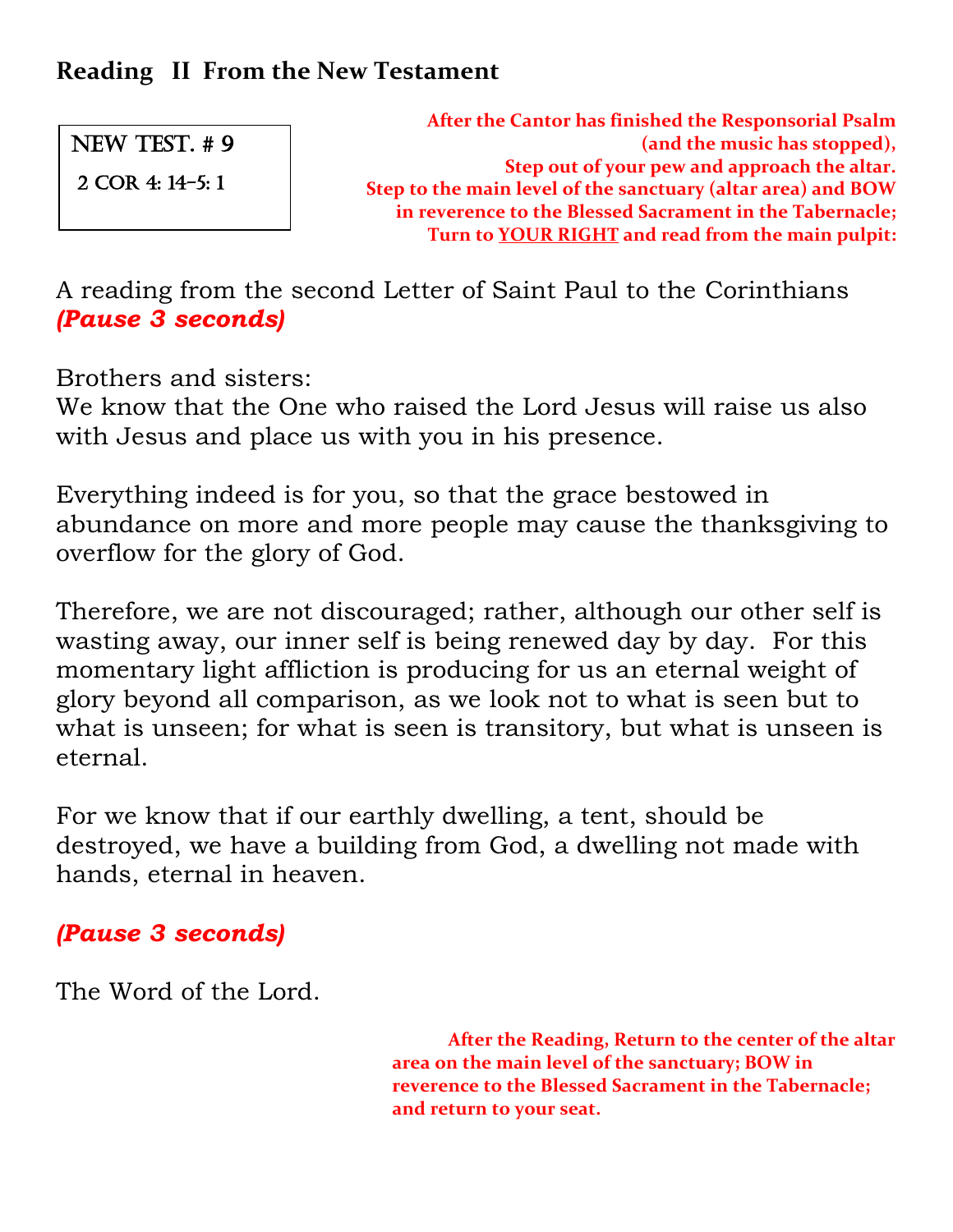NEW TEST. # 10 2 COR 5: 1, 6-10

**After the Cantor has finished the Responsorial Psalm (and the music has stopped), Step out of your pew and approach the altar. Step to the main level of the sanctuary (altar area) and BOW in reverence to the Blessed Sacrament in the Tabernacle; Turn to YOUR RIGHT and read from the main pulpit:**

A reading from the Second Letter of Saint Paul to the Corinthians

*(Pause 3 seconds)*

We know that if our earthly dwelling, a tent, should be destroyed, we have a building from God, a dwelling not made with hands, eternal in heaven.

So we are always courageous, although we know that while we are at home in the body, we are away from the Lord, for we walk by faith, not by sight.

Yet, we are courageous, and we would rather leave the body and go home to the Lord. Therefore, we aspire to please Him, whether we are at home or away.

For we all must appear before the judgment seat of Christ, so that each one may receive recompense, according to what he did in the body, whether good or evil.

## *(Pause 3 seconds)*

The Word of the Lord.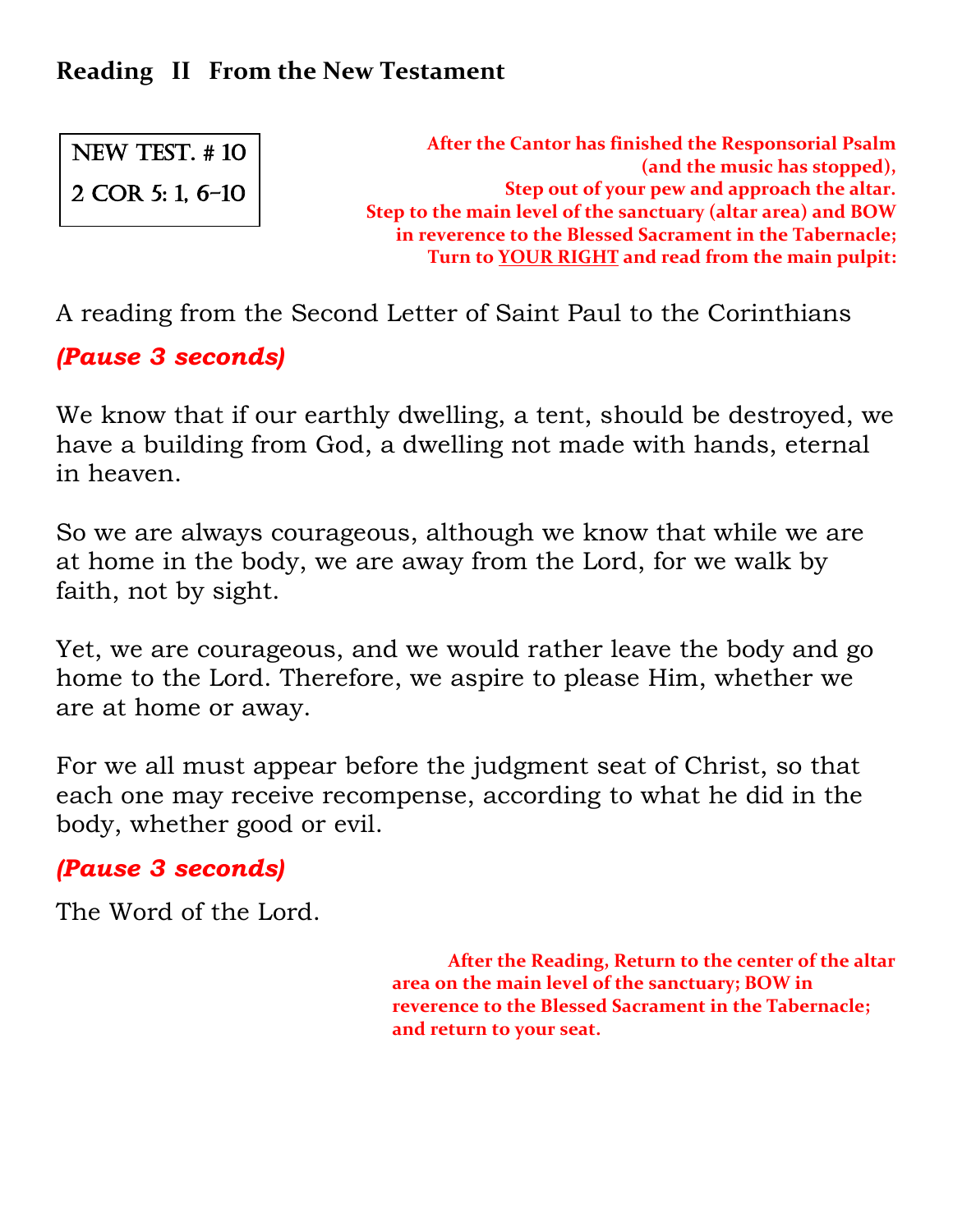PHILIPPIANS 3: 20-21

**After the Cantor has finished the Responsorial Psalm (and the music has stopped), Step out of your pew and approach the altar. Step to the main level of the sanctuary (altar area) and BOW in reverence to the Blessed Sacrament in the Tabernacle; Turn to YOUR RIGHT and read from the main pulpit:**

A reading from the letter of Saint Paul to the Philippians

*(Pause 3 seconds)*

Our citizenship is in heaven, and from it we also await a savior, the Lord Jesus Christ.

He will change our lowly body to conform with his glorified body by the power that enables him also to bring all thigs into subjection to himself.

*(Pause 3 seconds)*

The Word of the Lord.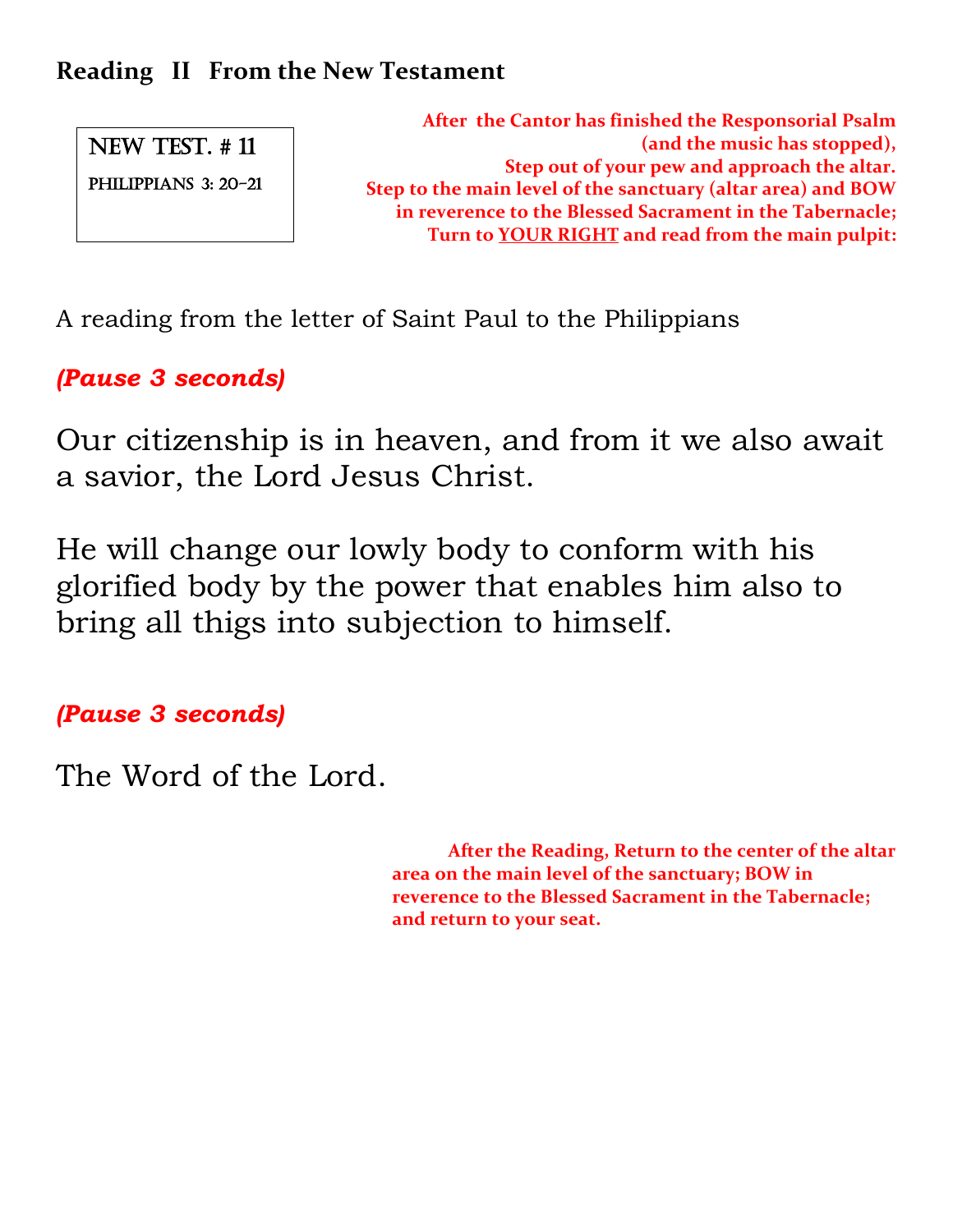NEW TEST. # 12

1 THESS 4: 13-18

**After the Cantor has finished the Responsorial Psalm (and the music has stopped), Step out of your pew and approach the altar. Step to the main level of the sanctuary (altar area) and BOW in reverence to the Blessed Sacrament in the Tabernacle; Turn to YOUR RIGHT and read from the main pulpit:**

A reading from the First Letter of Saint Paul to the Thessalonians

# *(Pause 3 seconds)*

We do not want you to be unaware, brothers and sisters, about those who have fallen asleep, so that you may not grieve like the rest, who have no hope.

For if we believe that Jesus died and rose, so too will God, through Jesus, bring with him those who have fallen asleep.

Indeed, we tell you this, on the word of the Lord, that we who are alive, who are left until the coming of the Lord, will surely not precede those who have fallen asleep.

For the Lord himself, with a word of command, with the voice of an archangel and with the trumpet of God, will come down from heaven, and the dead in Christ will rise first.

Then we who are alive, who are left, will be caught up together with them in the clouds to meet the Lord in the air.

Thus we shall always be with the Lord. Therefore, console one another with these words.

# *(Pause 3 seconds)*

The Word of the Lord.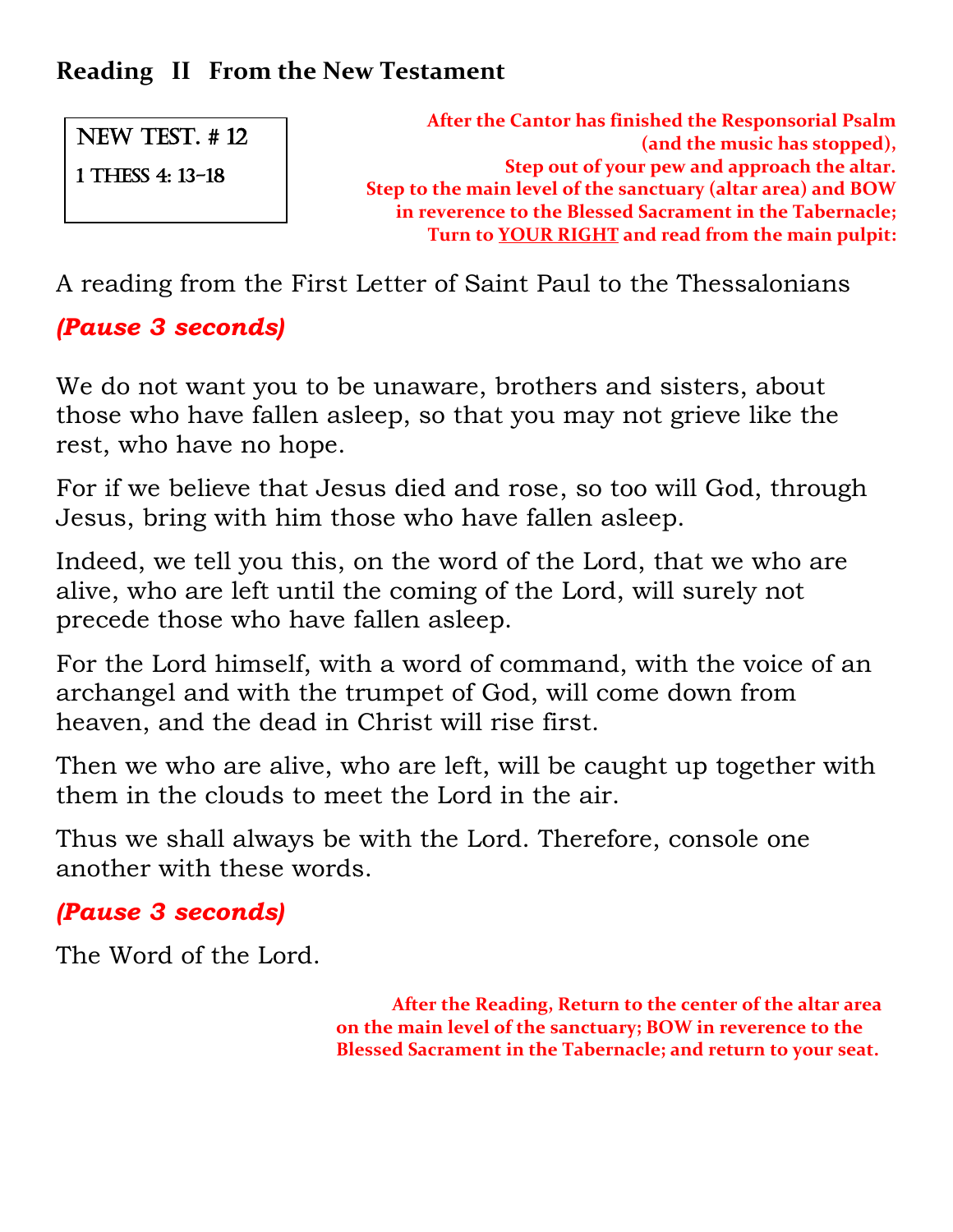NEW TEST. # 13

2 TIMothy 2: 8-13

**After the Cantor has finished the Responsorial Psalm (and the music has stopped), Step out of your pew and approach the altar. Step to the main level of the sanctuary (altar area) and BOW in reverence to the Blessed Sacrament in the Tabernacle; Turn to YOUR RIGHT and read from the main pulpit:**

A reading from the second Letter of Saint Paul to Timothy

# *(Pause 3 seconds)*

Remember Jesus Christ, raised from the dead, a descendant of David: such is my Gospel, for which I am suffering, even to the point of chains, like a criminal.

But the word of God is not chained.

Therefore, I bear with everything for the sake of those who are chosen, so that they too may obtain the salvation that is in Christ Jesus, together with eternal glory. This saying is trustworthy:

If we have died with him, we shall also live with him; if we persevere we shall also reign with him.

But if we deny him, he will deny us. If we are unfaithful, he remains faithful, for he cannot deny himself.

*(Pause 3 seconds)*

The Word of the Lord.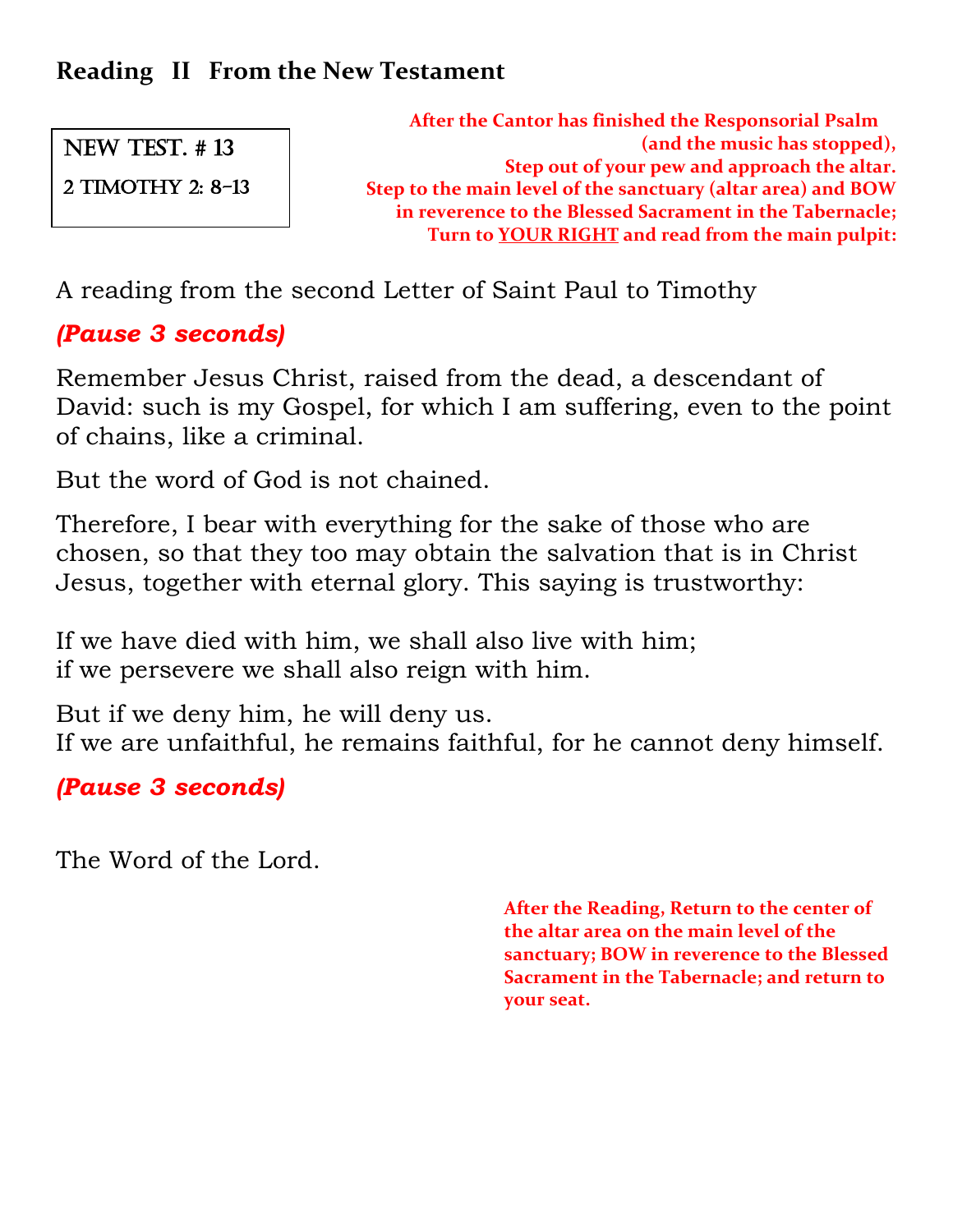NEW TEST. # 14

1 JOHN 3: 1-2

**After the Cantor has finished the Responsorial Psalm (and the music has stopped), Step out of your pew and approach the altar. Step to the main level of the sanctuary (altar area) and BOW in reverence to the Blessed Sacrament in the Tabernacle; Turn to YOUR RIGHT and read from the main pulpit:**

A reading from the first Letter of Saint John

*(Pause 3 seconds)*

See what love the Father has bestowed on us that we may be called the children of God.

Yet so we are.

The reason the world does not know us is that it did not know him.

Beloved, we are God's children now; what we shall be has not yet been revealed.

We do know that when it is revealed we shall be like him, for we shall see him as he is.

*(Pause 3 seconds)*

The Word of the Lord.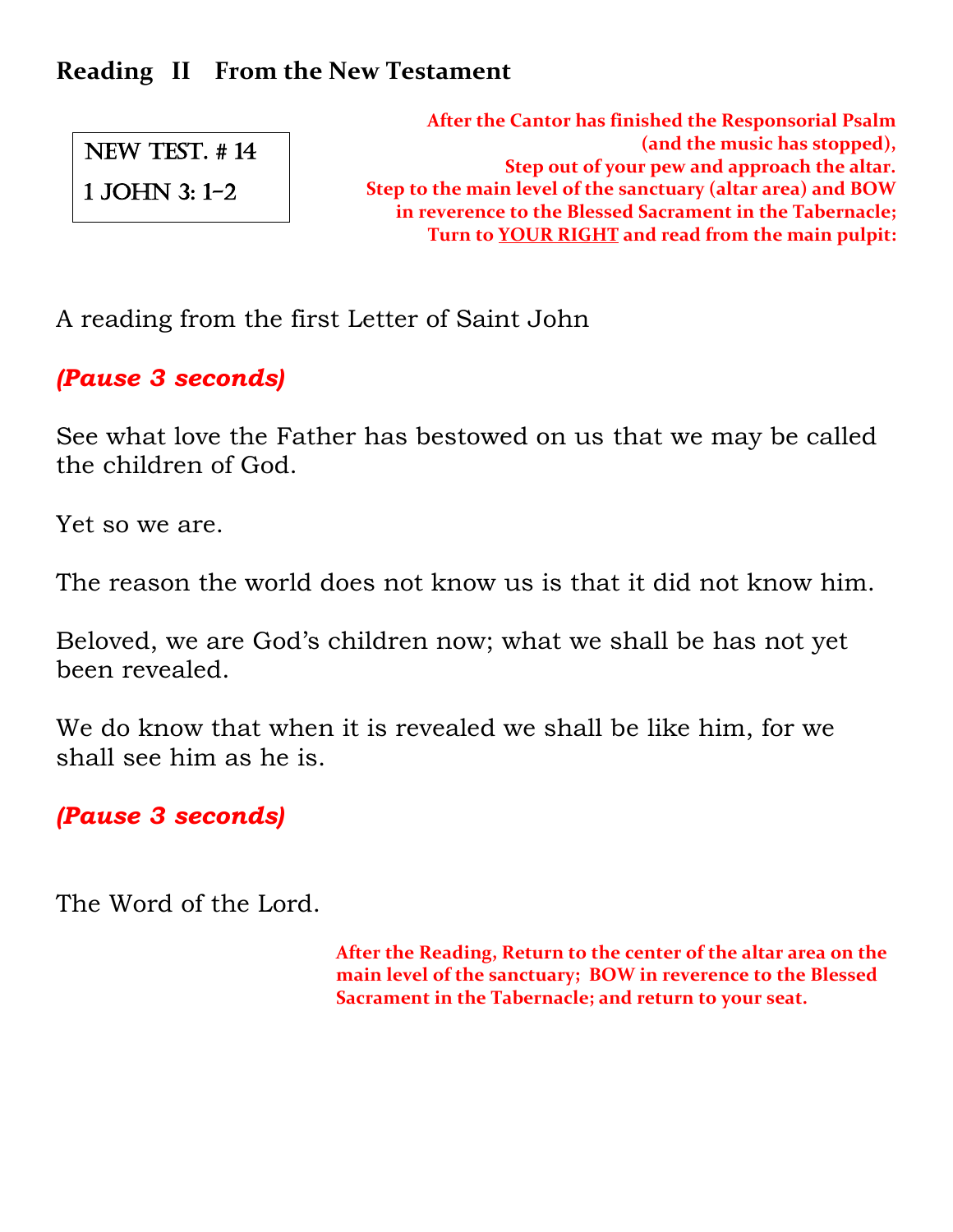NEW TEST. # 15 1 JOHN 3: 14-16

**After the Cantor has finished the Responsorial Psalm (and the music has stopped), Step out of your pew and approach the altar. Step to the main level of the sanctuary (altar area) and BOW in reverence to the Blessed Sacrament in the Tabernacle; Turn to YOUR RIGHT and read from the main pulpit:**

A reading from the first Letter of Saint John

*(Pause 3 seconds)*

Beloved,

We know that we have passed from death to life because we love our brothers.

Whoever does not love remains in death. Everyone who hates his brother is a murderer, and you know that no murderer has eternal life remaining in him.

The way we came to know life was that he laid down his life for us; so we ought to lay down our lives for our brothers.

*(Pause 3 seconds)*

The Word of the Lord.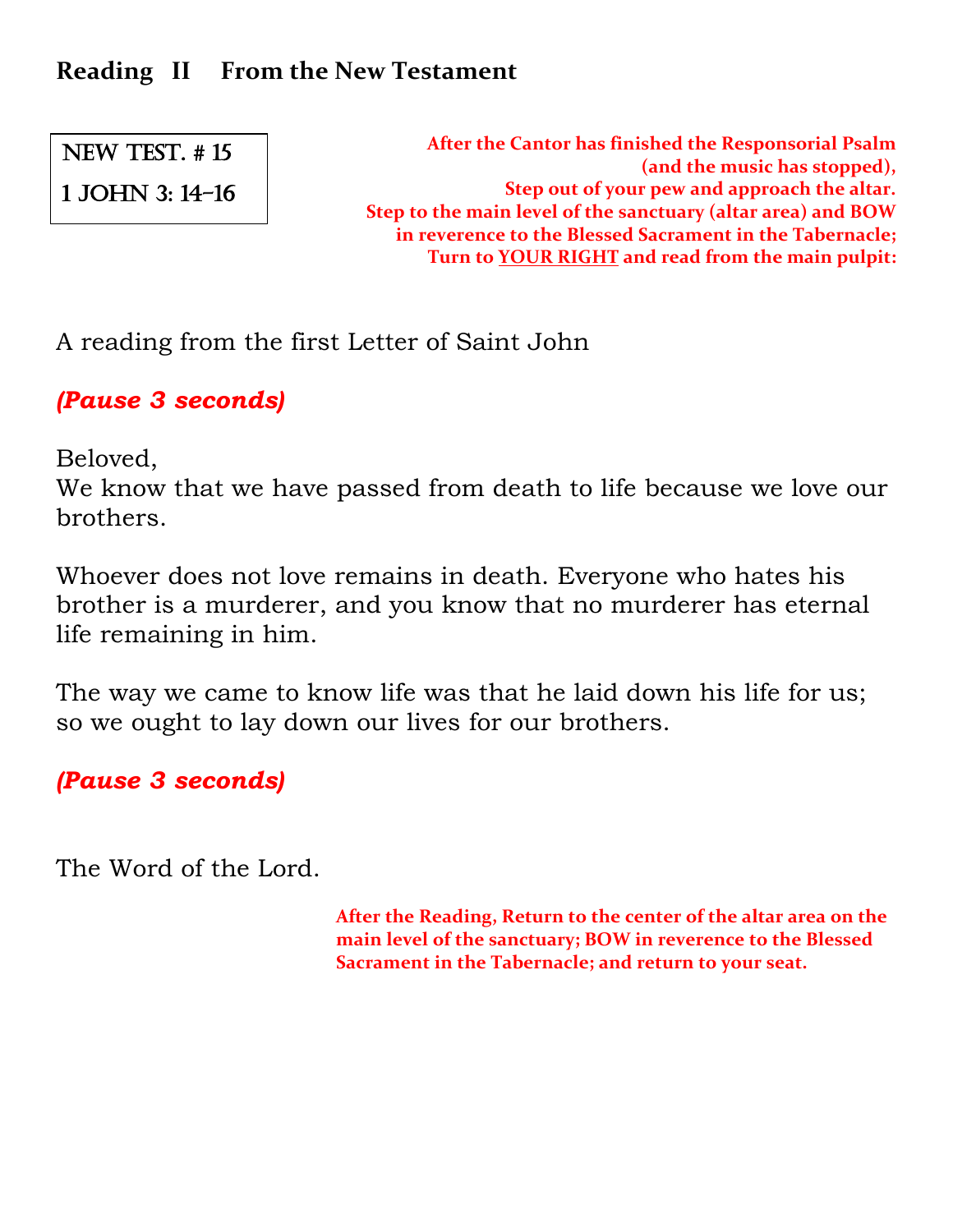2 Timothy 4: 6-8

**After the Cantor has finished the Responsorial Psalm (and the music has stopped), Step out of your pew and approach the altar. Step to the main level of the sanctuary (altar area) and BOW in reverence to the Blessed Sacrament in the Tabernacle; Turn to YOUR RIGHT and read from the main pulpit:**

A reading from the second Letter of Saint Paul to Timothy

*(Pause 3 seconds)*

Beloved:

I am already being poured out like a libation, and the time of my departure is at hand.

I have competed well; I have finished the race; I have kept the faith.

From now on the crown of righteousness awaits me, which the Lord, the just judge, will award to me on that day, and not only to me, but to all who have longed for his appearance.

*(Pause 3 seconds)*

The Word of the Lord.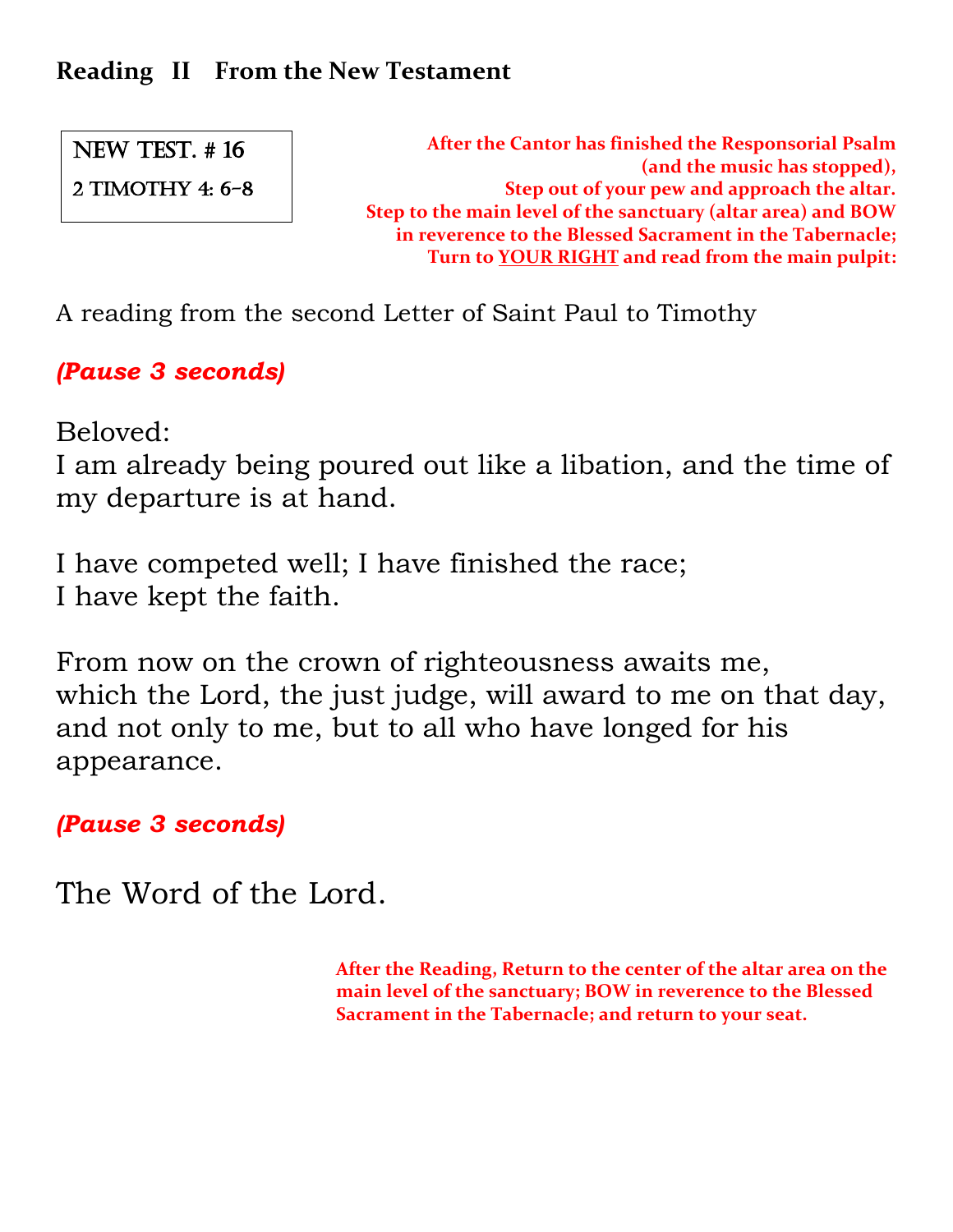SET "A"

#### **PRAYER OF THE FAITHFUL**

#### *(Father will introduce the Prayer of the Faithful with an opening prayer. After the opening prayer, the reader continues:)*

READER: Our response to each petition is: *LORD, HEAR OUR PRAYER*

-For, \_\_\_\_\_\_\_\_\_\_ , who in baptism was given the pledge of eternal life, that **he/she** may now be admitted to the company of Your saints. We pray…

(ALL RESPOND: *LORD, HEAR OUR PRAYER*)

-For our **brother/sister,\_\_\_\_\_\_\_\_\_**, who ate the body of Christ, the Bread of Life, that You may raise **him/her** up on the last day. We pray…

(ALL RESPOND: *LORD, HEAR OUR PRAYER*)

-For all our deceased relatives and friends, and for all who have helped us in this life, that You may grant to them the reward of their goodness in eternal life. We pray…

(ALL RESPOND: *LORD, HEAR OUR PRAYER*)

*(Petitions are continued on the back side of this page)*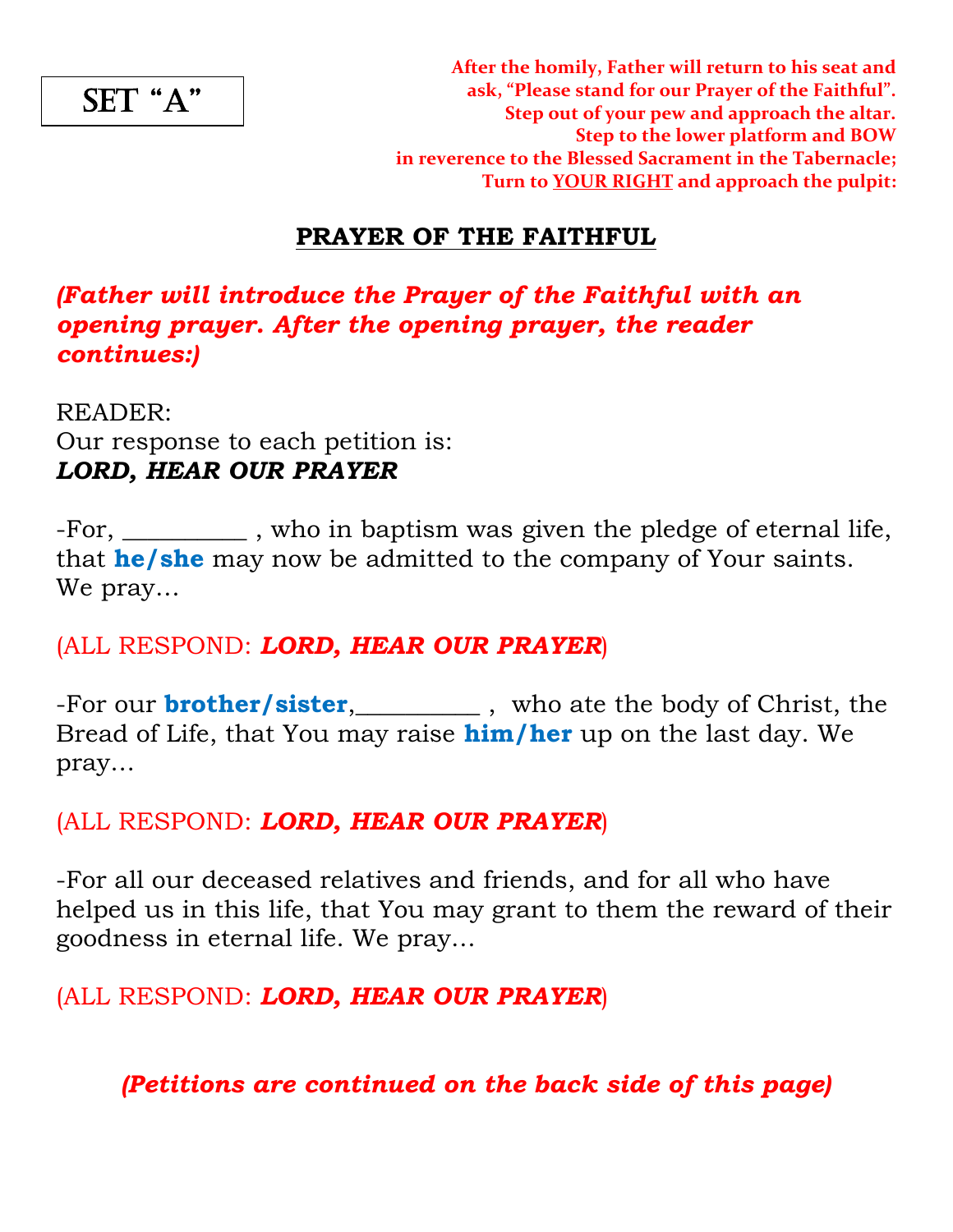-For those who have fallen asleep in the hope of rising again, that, in Your mercy, they may behold the light of Your face. We pray…

#### (ALL RESPOND: *LORD, HEAR OUR PRAYER*)

-For the family and friends of our **brother/sister** \_\_\_\_\_\_\_\_\_\_, that You might give to them the gift of Your consolation and peace. We pray…

## (ALL RESPOND: *LORD, HEAR OUR PRAYER*)

-For all of us assembled here to worship in faith, that we may be gathered together for eternity in Your heavenly kingdom. We pray to the Lord…

## (ALL RESPOND: *LORD, HEAR OUR PRAYER*)

# *(Father will conclude with a closing prayer. REMAIN at the pulpit until the closing prayer is over.)*

**After the closing prayer, Return to the center of the lower platform and BOW in reverence to the Blessed Sacrament in the Tabernacle; return to your seat as Father invites all to, "Please be seated as we offer our gifts."**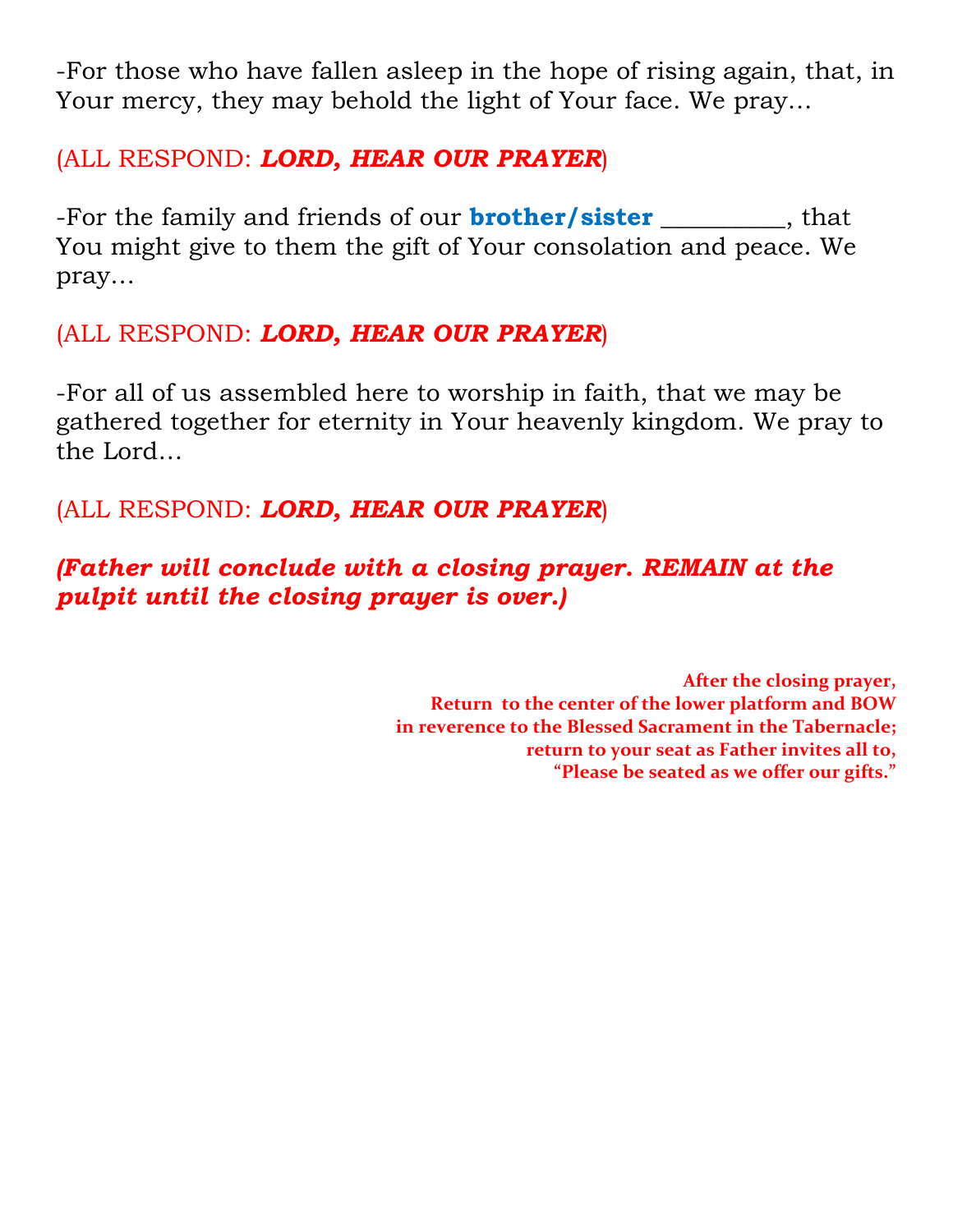SET "B"

**After the homily, Father will return to his seat and ask, "Please stand for our Prayer of the Faithful". Step out of your pew and approach the altar. Step to the lower platform and BOW in reverence to the Blessed Sacrament in the Tabernacle; Turn to YOUR RIGHT and approach the pulpit:**

#### **PRAYER OF THE FAITHFUL**

#### *(Father will introduce the Prayer of the Faithful with an opening prayer. After the opening prayer, the reader continues:)*

READER:

Our response to each petition is: *LORD, HEAR OUR PRAYER*

-In baptism, \_\_\_\_\_\_\_\_\_\_ received the light of Your Son. In Your mercy, dispel the darkness of sin and lead **him/her** over the waters of death. We pray…

#### (ALL RESPOND: *LORD, HEAR OUR PRAYER*)

-Our **brother/sister** was nourished with the Bread of Life at the altar of Your Son. In Your kindness, welcome **him/her** into the halls of Your heavenly banquet. We pray…

#### (ALL RESPOND: *LORD, HEAR OUR PRAYER*)

-Many friends and members of our families have gone before us and await the fullness of Your kingdom. Graciously grant them an everlasting home with your Son. We pray…

(ALL RESPOND: *LORD, HEAR OUR PRAYER*)

*(Petitions are continued on the back side of this page)*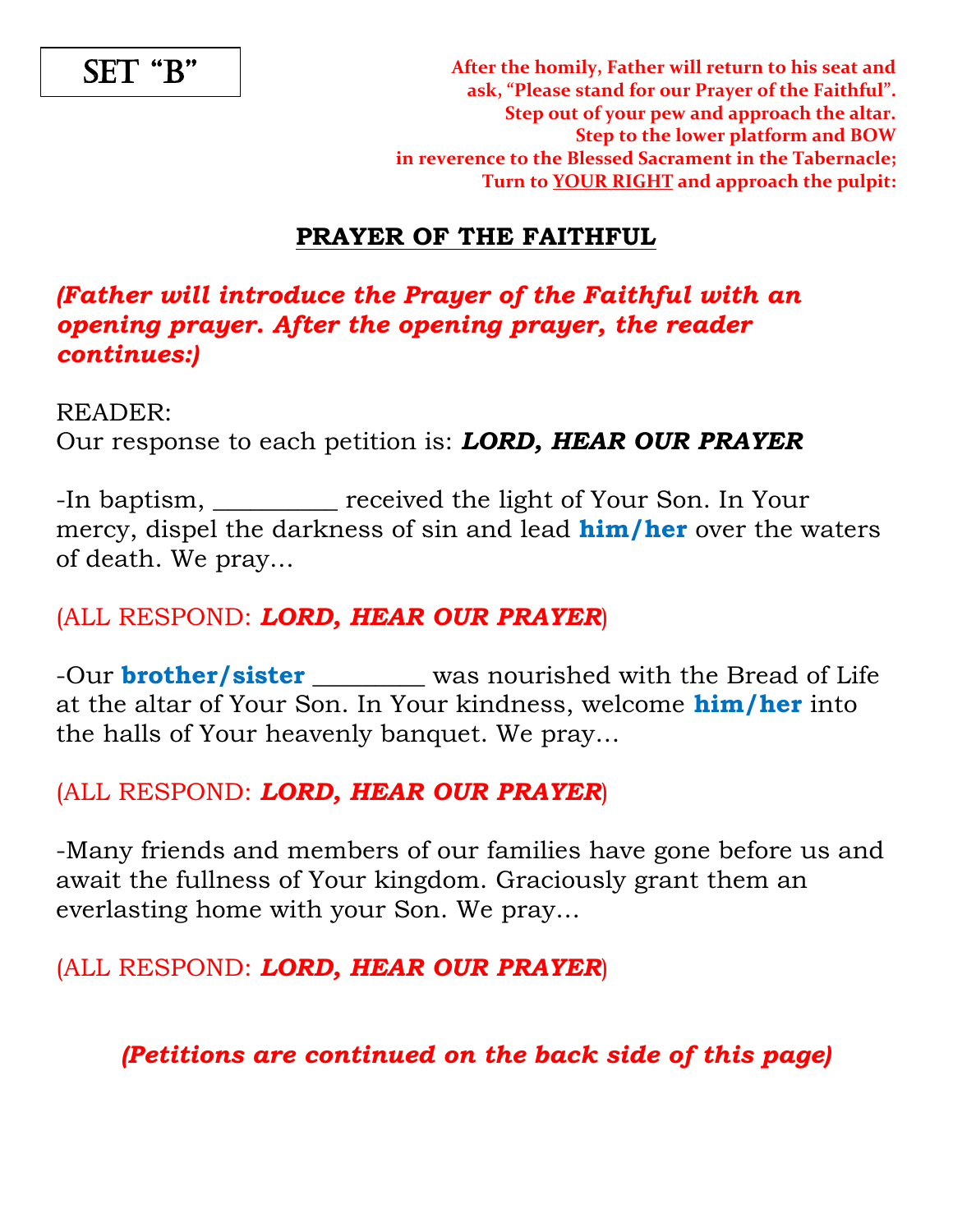-Many people die by violence, war and famine each day. Show Your mercy to those who suffer so unjustly these sins against Your love, and gather them to the eternal kingdom of Your peace. We pray…

#### (ALL RESPOND: *LORD, HEAR OUR PRAYER*)

-Those who trusted in Your hope, now sleep in Your peace. Grant eternal rest to all whose faith is known to You alone. We pray…

## (ALL RESPOND: *LORD, HEAR OUR PRAYER*)

-The family and friends of \_\_\_\_\_\_\_\_\_\_ seek comfort and consolation. We beg You to heal their pain and dispel the darkness and doubt that proceeds from our human weakness. We pray to the Lord…

## (ALL RESPOND: *LORD, HEAR OUR PRAYER*)

-We are gathered here in faith and confidence to pray for our **brother/sister** \_\_\_\_\_\_\_\_. Strengthen our hope so that we may live in the expectation of Your Son's coming. We pray…

# (ALL RESPOND: *LORD, HEAR OUR PRAYER*)

## *(Father will conclude with a closing prayer. REMAIN at the pulpit until the closing prayer is over.)*

**After the closing prayer, Return to the center of the lower platform and BOW in reverence to the Blessed Sacrament in the Tabernacle; return to your seat as Father invites all to, "Please be seated as we offer our gifts."**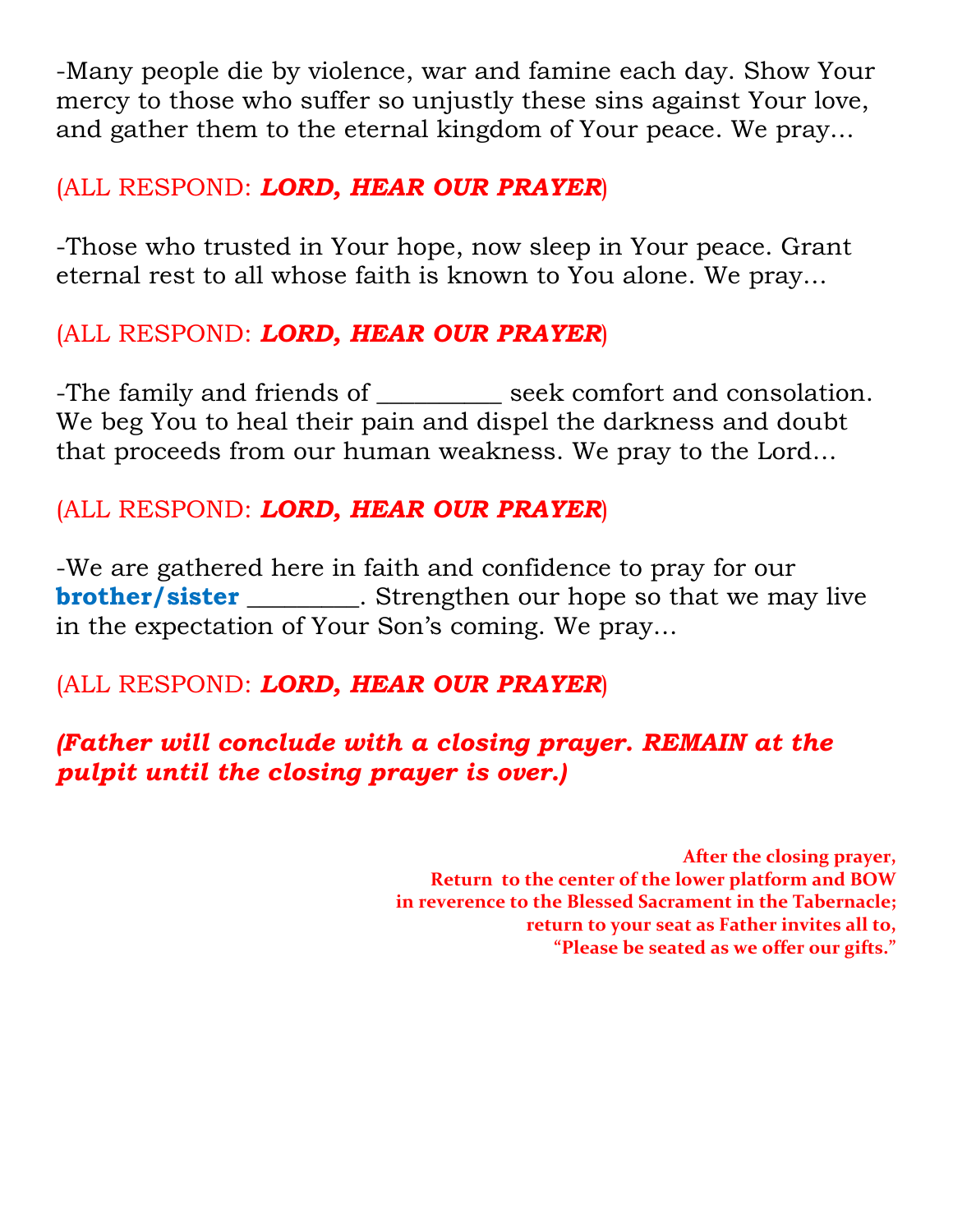

**After the homily, Father will return to his seat and ask, "Please stand for our Prayer of the Faithful". Step out of your pew and approach the altar. Step to the lower platform and BOW in reverence to the Blessed Sacrament in the Tabernacle; Turn to YOUR RIGHT and approach the pulpit:**

#### **PRAYER OF THE FAITHFUL**

#### *(Father will introduce the Prayer of the Faithful with an opening prayer. After the opening prayer, the reader continues:)*

READER:

Our response to each petition is: *LORD, HEAR OUR PRAYER*

-We are assembled here in faith and confidence to pray for our **brother/sister, \_\_\_\_\_\_\_\_\_**. Strengthen our hope so that we may live in the expectation of Your Son's coming. We pray…

#### (ALL RESPOND: *LORD, HEAR OUR PRAYER*)

-We pray for \_\_\_\_\_\_\_\_\_\_\_\_\_\_\_\_'s family, that You will fill the present emptiness in their hearts with the love and prayerful support of many friends. We pray…

#### (ALL RESPOND: *LORD, HEAR OUR PRAYER*)

-For all those who ministered to \_\_\_\_\_\_\_\_\_\_\_\_\_\_during **his/her** illness; that You may bless them in abundance with Your grace for their kindness and care. We pray…

#### (ALL RESPOND: *LORD, HEAR OUR PRAYER*)

*(Petitions are continued on the back side of this page)*